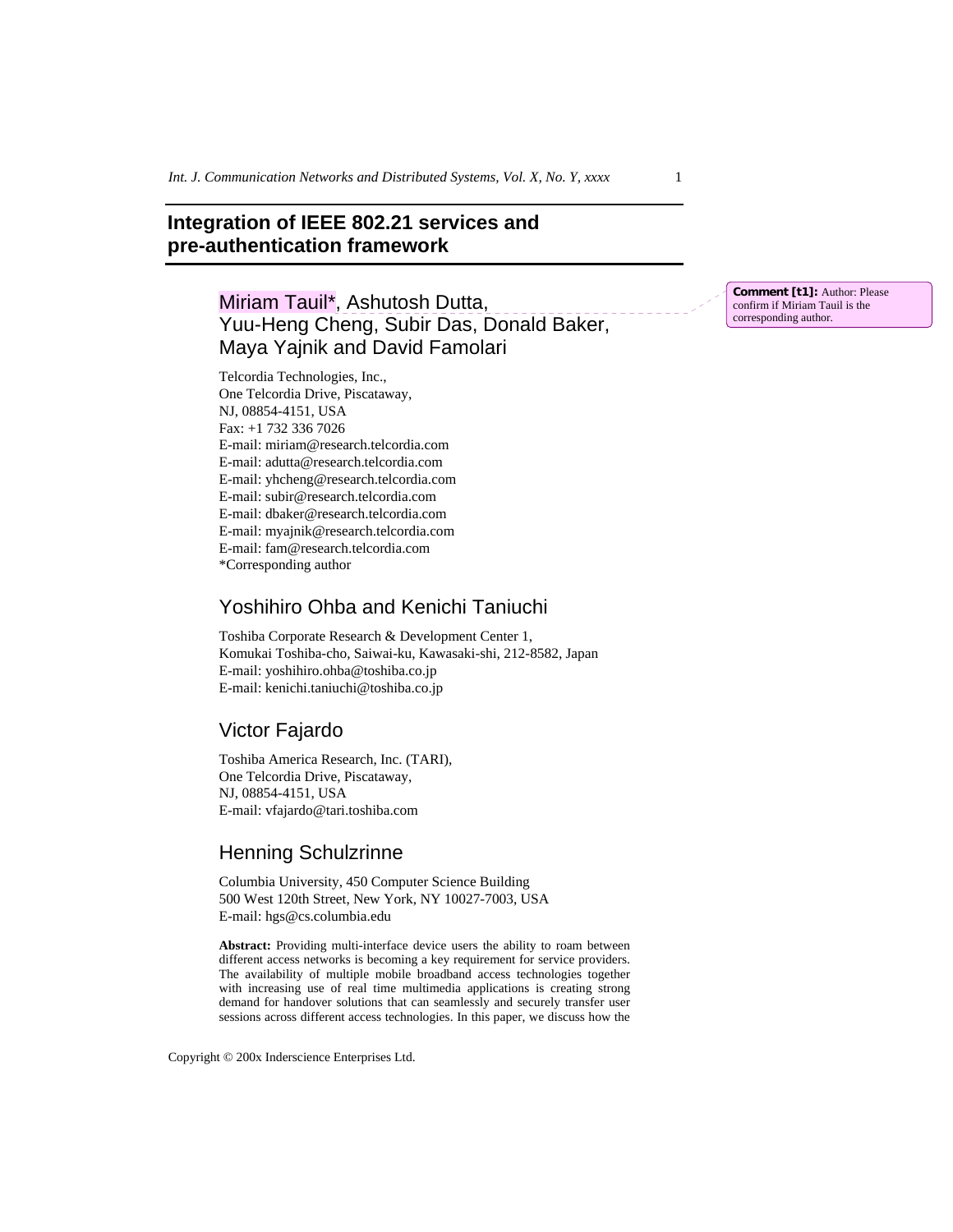IEEE 802.21 standard and its services address the challenges of seamless mobility for multi-interface devices. We focus on a proof-of-concept implementation that integrates IEEE 802.21 services and a pre-authentication framework, to optimise handover performance in two different scenarios. The first scenario is initiated by the mobile node and the second one is initiated by the network. We present the measurement results for realising these scenarios. Finally, we describe the implementation challenges and lessons learned through this exercise.

**Keywords:** IEEE 802.21; MIH; MPA; handover; testbed; heterogeneous network.

**Reference** to this paper should be made as follows: Tauil, M., Dutta, A., Cheng, Y-H., Das, S., Baker, D., Yajnik, M., Famolari, D., Ohba, Y., Taniuchi, K., Fajardo, V. and Schulzrinne, H. (xxxx) 'Integration of IEEE 802.21 services and pre-authentication framework', *Int. J. Communication Networks and Distributed Systems*, Vol. X, No. Y, pp.000–000.

**Biographical notes:** Miriam Tauil is a Senior Research Scientist in Telcordia Technologies. Her interests and expertise include mobility management on wireless LANs, handover optimisations using IP signalling protocols such as SIP, Mobile IP and 802.21 (MIH). She received her MS in Computer Science from Columbia University in 1998 and BS from Bar Ilan University, Israel in 1991.

Ashutosh Dutta is a Senior Member of IEEE and ACM. He is currently a Senior Scientist in Telcordia Technologies. Prior to joining Telcordia Technologies, he was the Director of Central Research Facilities in Columbia University, from 1989 to 1997 and worked as Computer Engineer with TATAs from 1985 to 1987. He is the recipient of 2000 and 2002 Telcordia CEO Award, winner of SAIC's ESTC 2002, IEEE EIT 2005 best paper award and has won the IEEE PCJ chapter leadership award for 2005. He has published more than 70 conference, journal papers, book chapters and internet drafts. He has a BS in EE (1985) from India, MS in Computer Science (1989) from NJIT, MPhil from Columbia University, and is expected to complete his part-time PhD at Columbia University in September 2009. He is currently serving as the Vice-Chair of IEEE Princeton and Central Jersey section and Industry Relation Chair for IEEE Region 1.

Yuu-Heng Cheng is a Senior Research Scientist in Applied Research at Telcordia Technologies. She is involved in IEEE 802.21 standards activity. She received her MS in Computer Science and Information Engineering from National Chiao-Tung University in 2001. Her primary research area is policy-based network systems for distributed systems. She is a member of IEEE and ACM.

Subir Das is a Senior Scientist in Applied Research, Telcordia Technologies. He received his PhD in Computer Engineering from IIT, Kharagpur, India. Prior to joining Telcordia, he was a faculty member in IIT, Kharagpur. He leads several research programs in applied research and currently serves as the Vice-Chair of IEEE 802.21 Working Group. His research interests include architecture and protocols in wireless IP networks, mobility optimisation, FMC, IMS, and network security. He has published more than 50 papers and has been granted four US patents.

**Comment [t2]:** Author: Please reduce the biographical details of Ashutosh Dutta to no more than 100 words.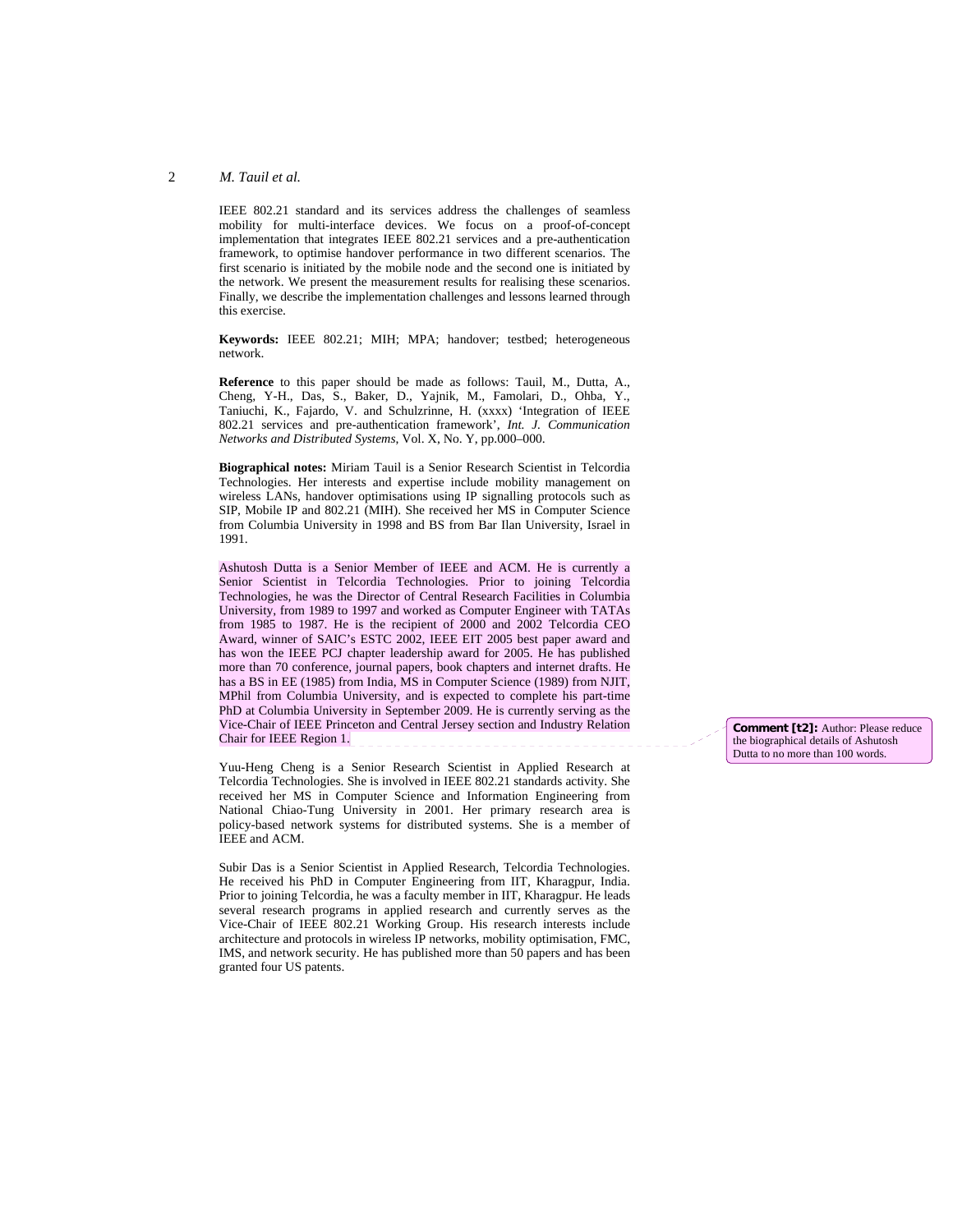Donald Baker is a Research Scientist in Telcordia Technologies' Austin Research Center. He earned his PhD from Rice University, Houston Texas, in 1997 in the area of computer supported cooperative work. He also has a Master's in Computer Science and a BS in Electrical Engineering from Rice University. At Telcordia Technologies, he is continuing work in the areas of process-oriented systems and information classification. His main areas of expertise are computer supported cooperative work (CSCW), human-computer interaction, and object-oriented software engineering.

Maya Yajnik is a Senior Research Scientist at Telcordia Technologies specialising in network management system design for IP, Ethernet and MPLS technologies since 2000. She worked with business units to design, develop and deploy network management systems, provided consultation to network operators and worked on government projects for prototyping network management systems for wireless ad hoc networks. She received her PhD and MS in Electrical and Computer Engineering from the University of Massachusetts at Amherst and a BTech in Electrical Engineering from Indian Institute of Technology, Mumbai, India.

David Famolari is a Senior Scientist and Program Manager within the Applied Research department of Telcordia Technologies. David manages operations for joint-research collaboration between Telcordia and Toshiba America Research Inc. (TARI) called ITSUMO that is creating next-generation mobile and wireless technologies. He holds BS and MS in Electrical Engineering from Rutgers University and completed PhD coursework at Columbia University. David has authored numerous technical papers and book chapters and has been granted 13 US patents.

Yoshihiro Ohba is a Research Director in Toshiba America Research Inc. He received his BE, ME and PhD in Information and Computer Sciences from Osaka University in 1989, 1991 and 1994, respectively. He is an active member in IEEE 802 and IETF for standardising security and mobility protocols. He is the Chair of IEEE 802.21a Task Group developing a standard for security extensions to the IEEE 802.21 media-independent handover protocol. He received the IEEE Region 1 Technology Innovation Award 2008 for innovative and exemplary contributions to the field of internet mobility and security related research and standards.

Kenichi Taniuchi is a Research Scientist in Communication Platform Laboratory, Toshiba R&D Center, Japan. He received his BS and MS degrees from Waseda University, Tokyo, Japan, in 1998 and 2000, respectively. Since he joined Toshiba in 2000, he worked in the area of ad hoc networks and Bluetooth for three years. From 2003 to 2007, he was with Toshiba America Research Inc. and worked in ITSUMO project in the area of mobility, network security and standardisation of IEEE802.21.

Victor Fajardo is currently a Researcher for Toshiba America Research Inc. (TARI). His main focus of research is mobility and security. He is currently involved in standardisation work particularly in IETF. Prior to joining TARI, he was a Senior Engineer on Protocol Development for Metropolitan Core Networks specifically in Traffic Engineering. He completed his MS in Computer Engineering from California Polytechnic University, Pomona, USA.

Henning Schulzrinne received his PhD from the University of Massachusetts in Amherst, Massachusetts. He was a member of technical staff at AT&T Bell Laboratories, Murray Hill and an Associate Department Head at GMD-Fokus (Berlin), before joining the Computer Science and Electrical Engineering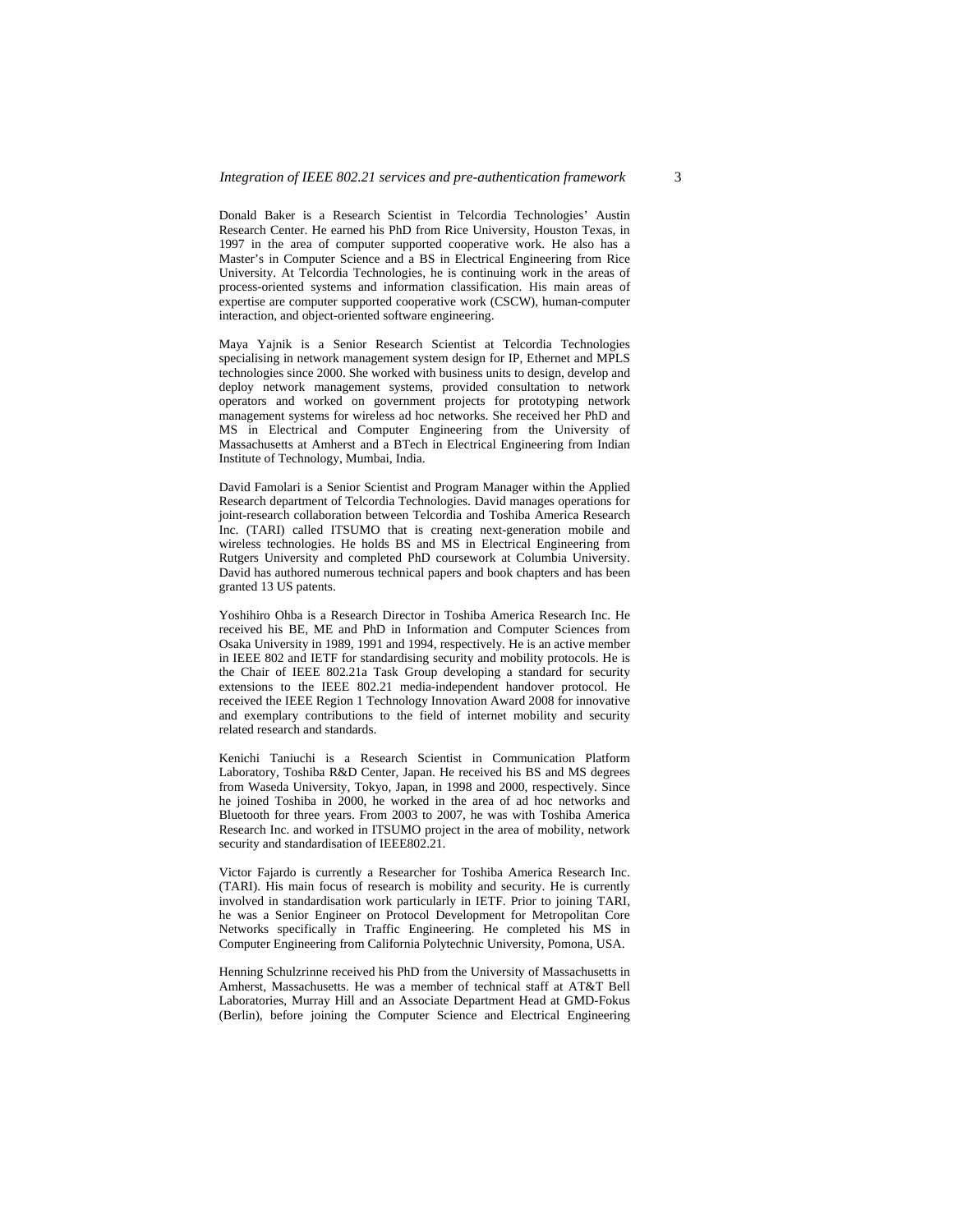Departments at Columbia University, New York. He is currently the Chair of the Department of Computer Science. Protocols co-developed by him, such as RTP, RTSP and SIP, are now internet standards, used by almost all internet telephony and multimedia applications. His research interests include internet multimedia systems, ubiquitous computing, mobile systems, quality of service, and performance evaluation. He is a Fellow of the IEEE.

## **1 Introduction**

The progress of data networks and wireless devices is making mobile web browsing, banking, social networking, and multimedia entertainment a fact of life today. In addition to the proliferation of various WiFi (2009) access technologies in the unlicensed bands, licensed cellular networks are planning evolutionary paths to support high-rate packet data services including the worldwide interoperability for microwave access (WiMAX, 2009), ultra mobile broadband (UMB, 2009), and long term evolution (LTE, 2009). While debate continues regarding the need for these similar mobile broadband technologies, cost factors, backward compatibility issues, and competing business interests make it unlikely that the industry will converge on a single standard. Therefore, the wireless landscape will remain diverse for the near future, making heterogeneity an important factor for providers and device manufacturers to address.

Device manufacturers are integrating more network interfaces into their devices. Many recent cell phone models support both WiFi and third generation (3G) systems. Laptop computers are emerging with WiMAX, 3G and WiFi modems, as are new classes of devices such as notebooks and mobile internet devices (MIDs). As this multi-interface device trend continues, operators with multiple networks will need to facilitate network access across their multiple systems. Operators who have the ability to switch users' sessions from one access technology to another can better manage their networks and accommodate the service requirements of their users. For example, when the quality of an application running on one network is poor, the application can be transferred to another network where there may be less congestion, lower delays, and higher throughput. Operators can also leverage this ability to manage multiple interfaces to balance traffic loads more appropriately across available networks, improving radio frequency usage, system performance and bandwidth capacity. Supporting seamless and inter-technology handover is a key element to help operators manage and to ultimately thrive from heterogeneity.

IEEE 802.21 (2008) defines a media-independent handover (MIH) framework that can significantly improve handover performance between heterogeneous network technologies. The standard defines the building blocks necessary to exchange information, events, and commands to facilitate handover initiation and handover preparation. The MIH framework cannot be a standalone solution for executing handovers, and needs to be used with a higher layer mobility protocol. The MIH framework can be used with any mobility protocol and therefore can be applied to mobility protocols at the IP-layer, such as mobile IP (Perkins, 2002) and mobile IPv6 (Johnson et al., 2004) as well as to mobility protocols at the application layer such as session initiation protocol (SIP)(Rosenberg et al., 2002).

**Comment [t3]:** Author: Please provide full reference or delete from the text if not required.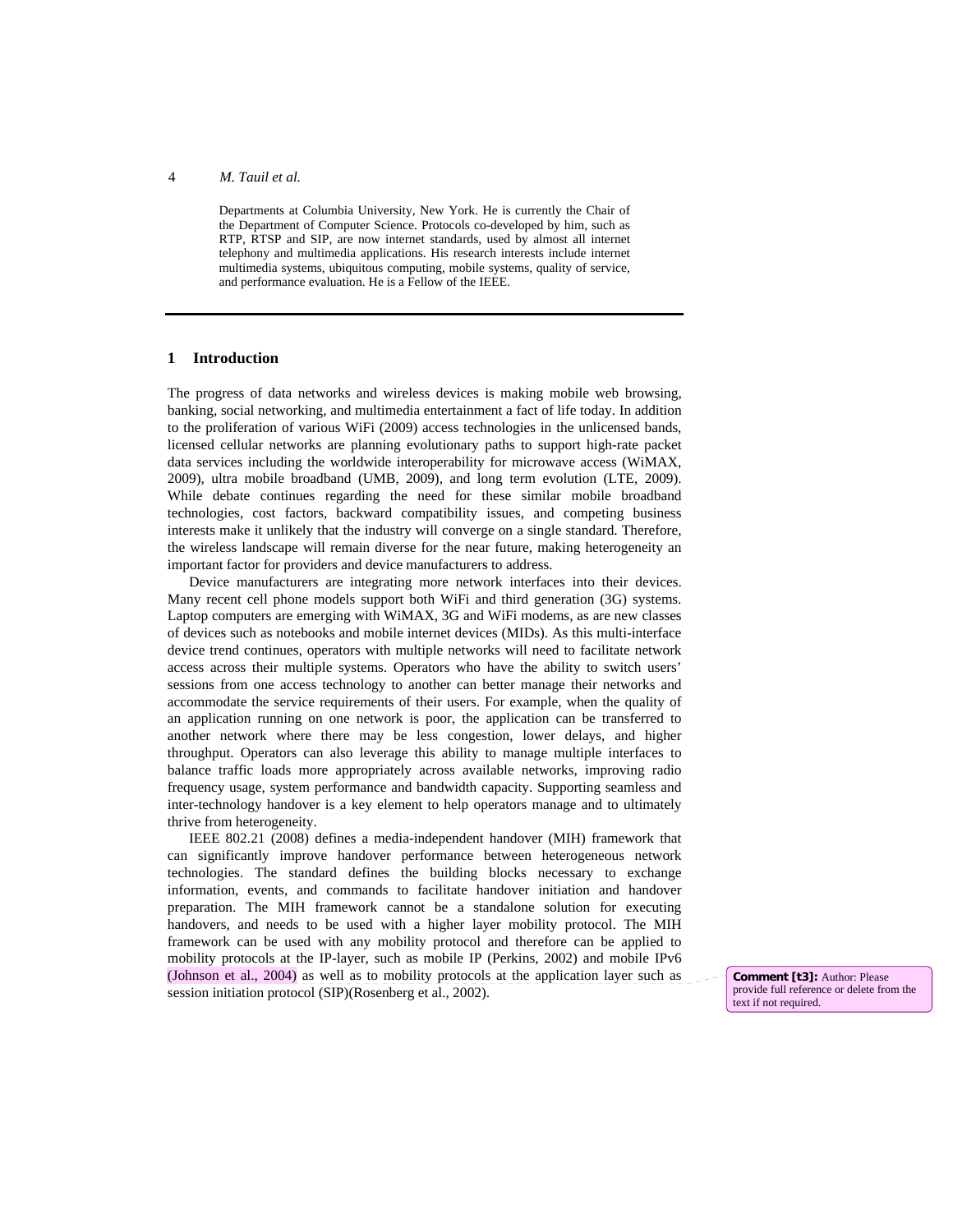Many enhancements have been suggested to improve handover performance including mobile IPv6 fast handovers (FMIPv6) (Koodli, 2008), hierarchical mobile IPv6 mobility management (HMIPv6) (Soliman et al., 2005), proxy mobile IPv6 (PMIPv6) (Gundavelli et al., 2008), IKEv2 mobility and multihoming protocol (MOBIKE) (Eronen, 2006), candidate access router discovery (CARD) (Liebsch, 2005) and media-independent pre-authentication (MPA) (Dutta et al., 2009). These enhancements offer mechanisms to improve performance within a specific mobility management protocol. In contrast, the IEEE MIH framework aims to provide tools that can be used with any mobility management protocol by providing valuable information that can enhance handover execution but also, and perhaps more importantly, handover decision making. By providing detailed information about neighbouring networks as well as information related to link-layer events and policy thresholds, the MIH framework significantly improves situational awareness for both mobile devices and network operators. The greater understanding of network conditions, operator policies and handover candidates would lead to better choices of when and where to initiate handovers.

The MIH framework is link-layer agnostic and defines common APIs that can be reused across mobility managers to access key information. An integrated MIH solution can therefore support handovers across any heterogeneous access technology and can be made to interface with any higher-layer mobility management protocol. These additional benefits make MIH an attractive strategy for carriers who wish to have the flexibility to work with different mobility management strategies.

The MIH framework and its applicability have been addressed by other related work. Melia et al. (2006) simulated an IEEE 802.21 client in a heterogeneous environment and analysed the effect of terminal speed on WiFi 3G handovers but does not provide an experimental validation of those results. An early implementation of IEEE 802.21 with limited functionality was discussed in Dutta et al., (2005). Young et al. (2006) analyse MIPv6 handover delay when MIH services are used. Buburuzan et al. (2007) discuss the integration of broadcast technologies with heterogeneous networks using IEEE 802.21 techniques but do not discuss implementation details. Li et al. (2007) discuss simulations of dual-interface MNs using ns-2 that integrates MIPv4 and MIH. However, to the best of our knowledge there is no previous work that describes the implementation and integration details of the MIH function (MIHF) and media independent pre-authentication using an experimental testbed and operational networks. In this paper, we present a heterogeneous handover solution that integrates MIH and MPA by defining an MIH API that realises the MIH service access point (SAP). We also show detailed sequence diagrams illustrating how the MIH protocol and MIH primitives are used by MPA client and server for the two heterogeneous handover scenarios: mobile-initiated handover and network initiated handover between WiFi and cdma2000 evolution-data optimised (EV-DO) (CDMA, 2009) access networks. Finally, we provide performance results to establish the feasibility of the proposed integration.

The rest of the paper is organised as follows. Section 2 gives an overview of MIH and MPA. Section 3 explains our MIH implementation including several APIs developed to interface with higher and lower layers and our MPA implementation. Section 4 describes the MIH and MPA integration in our testbed as well as two heterogeneous handover scenarios realised in the testbed. Section 5 provides experimental results and performance evaluation based on measurement of the handover preparation latency. Section 6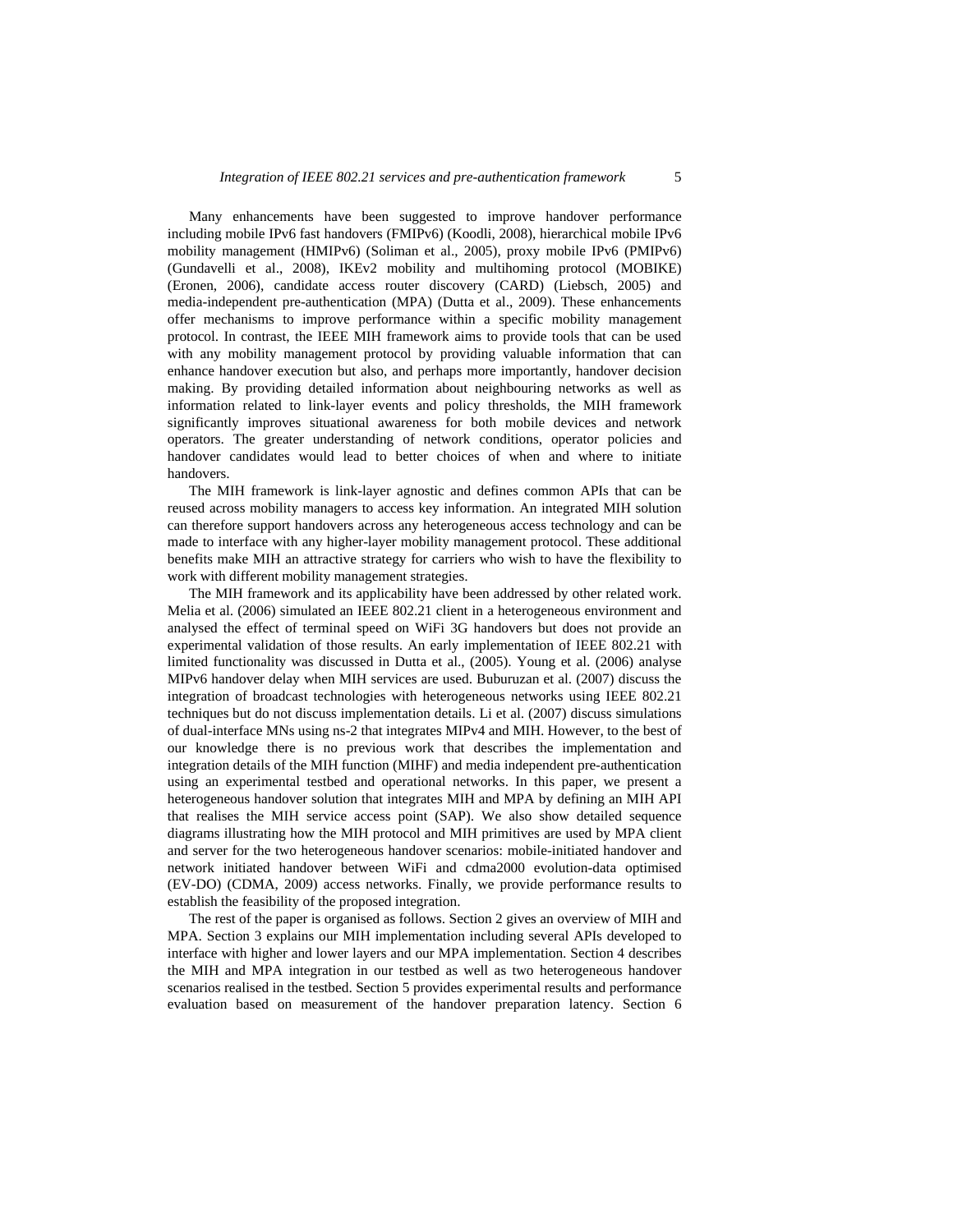describes challenges that are identified through the experiment. Finally, Section 7 summarises the paper and indicates possible future directions in this research area.

## **2 Overview of MIH and MPA**

#### *2.1 Media independent handover*

IEEE 802.21 is a standard that enables the optimisation of handover between heterogeneous IEEE 802 standard-based systems and may facilitate handover between IEEE 802-based systems and cellular systems (IEEE 802.21, 2008). The IEEE 802.21 standard defines a framework consisting of a MIHF, SAPs and MIH users.

An MIHF provides three types of services for MIH Users:

- the media independent event service (MIES) detects changes in link layer properties and reports appropriate events from both local and remote interfaces, to the MIH users subscribed to these events
- the media independent command service (MICS) provides a set of commands for both local and remote MIH users to control link state
- the media independent information service (MIIS) provides information about neighbouring networks including their location, properties and related services.

An MIHF is a logical entity that provides services for the MIH users through a media independent interface and obtains information from the lower layers via media specific interfaces. MIH services may be either local or remote, with local operation occurring within a protocol stack and remote operation occurring between two MIHF entities. For example, remote communication can occur between an MIHF entity in a mobile node (MN) and another MIHF entity located in a network element, such as a mobility agent.

SAPs define both media independent and media specific interfaces to the MIHF. In particular, the following SAPs are included:

- MIH\_SAP: a media independent SAP that provides a uniform interface for higher-layers to control and monitor different links regardless of access technology.
- MIH\_LINK\_SAP: a media dependent SAP that provides an interface for the MIHF to control and monitor media specific links.
- MIH\_NET\_SAP: a media dependent SAP that provides transport services over the data plane on the local node, supporting the exchange of MIH information and messages with the remote MIHF.

A set of primitives for these SAPs provide information about their detailed functionality and parameters. Since SAPs and primitives are described in a programming language independent manner, implementations can use any programming language to realise the functionalities provided by the SAPs and primitives.

MIH Users are the functional entities that employ the MIH services to optimise handovers. For example, MIH Users can subscribe to the MIES to be notified when specific events related to handover decision and network selection process occur. Instances of mobility protocols are typical MIH Users.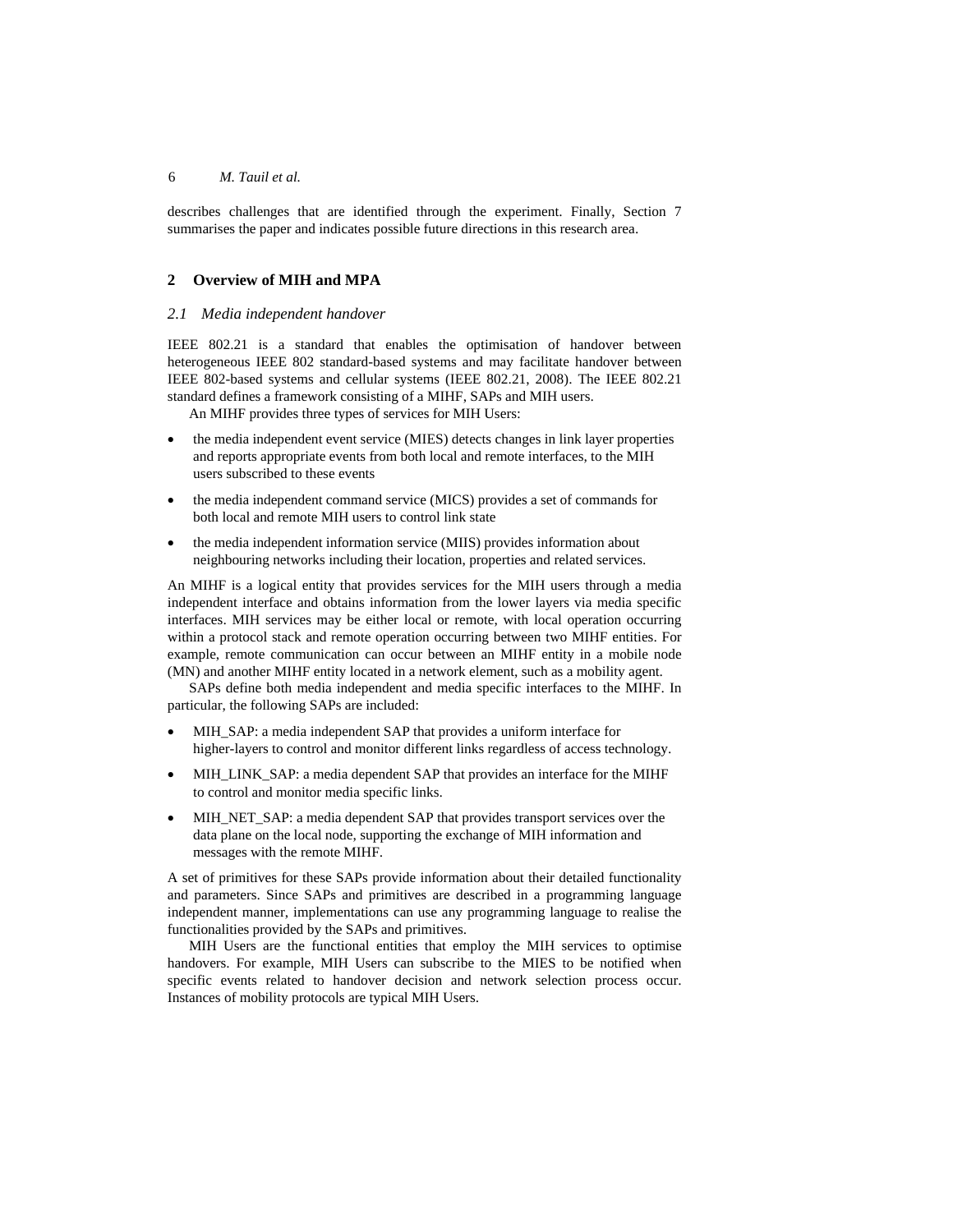Figure 1 illustrates the relationship between the MIHF, MIH SAP, MIH link SAP and the MIH user, and the connection between two MIH entities through the MIH net SAP.

**Figure 1** MIHF interfaces and communication with a remote MIHF



#### *2.2 Media independent pre-authentication*

MPA (Dutta et al., 2009) is a secure handover optimisation framework that allows a MN in the serving network (SN) to securely pre-authenticate and pre-configure itself with a target network (TN) before the handover takes place. With MPA, the MN can establish a Layer 3 connection with the TN before a Layer 2 handover occurs. This process can significantly reduce handover delay and loss by allowing many upper-layer configuration processes to occur before disconnecting with the SN.

MPA provides four basic procedures that are performed by the MN in the SN to help with optimising handover. The first procedure is a pre-authentication in which the MN establishes a security association with the TN to secure subsequent protocol signalling. The second procedure is pre-configuration in which the MN obtains an IP address and other configuration parameters from the TN. The third procedure manage the tunnel and buffer in which the MN establishes a proactive handover tunnel (PHT) with the TN over which IP packets to the TN flow while an access router (AR) in the TN creates a buffer to store in-flight packets. The fourth procedure deletes the PHT when it is no longer needed.

MPA is best suited to support optimisation during handovers where an MN requires a full network access authentication exchange with the home AAA domain of the MN (e.g., a full EAP exchange). Usually this happens either for inter-access network handover or for inter-security domain handover (e.g., between two AAA domains) cases.

MPA defines an authentication agent (AA) and a configuration agent (CA) that resides on the TN to perform the four procedures mentioned above. The authentication agent (AA) is responsible for pre-authentication. An authentication protocol is executed between the MN and the authentication agent to establish the security association (known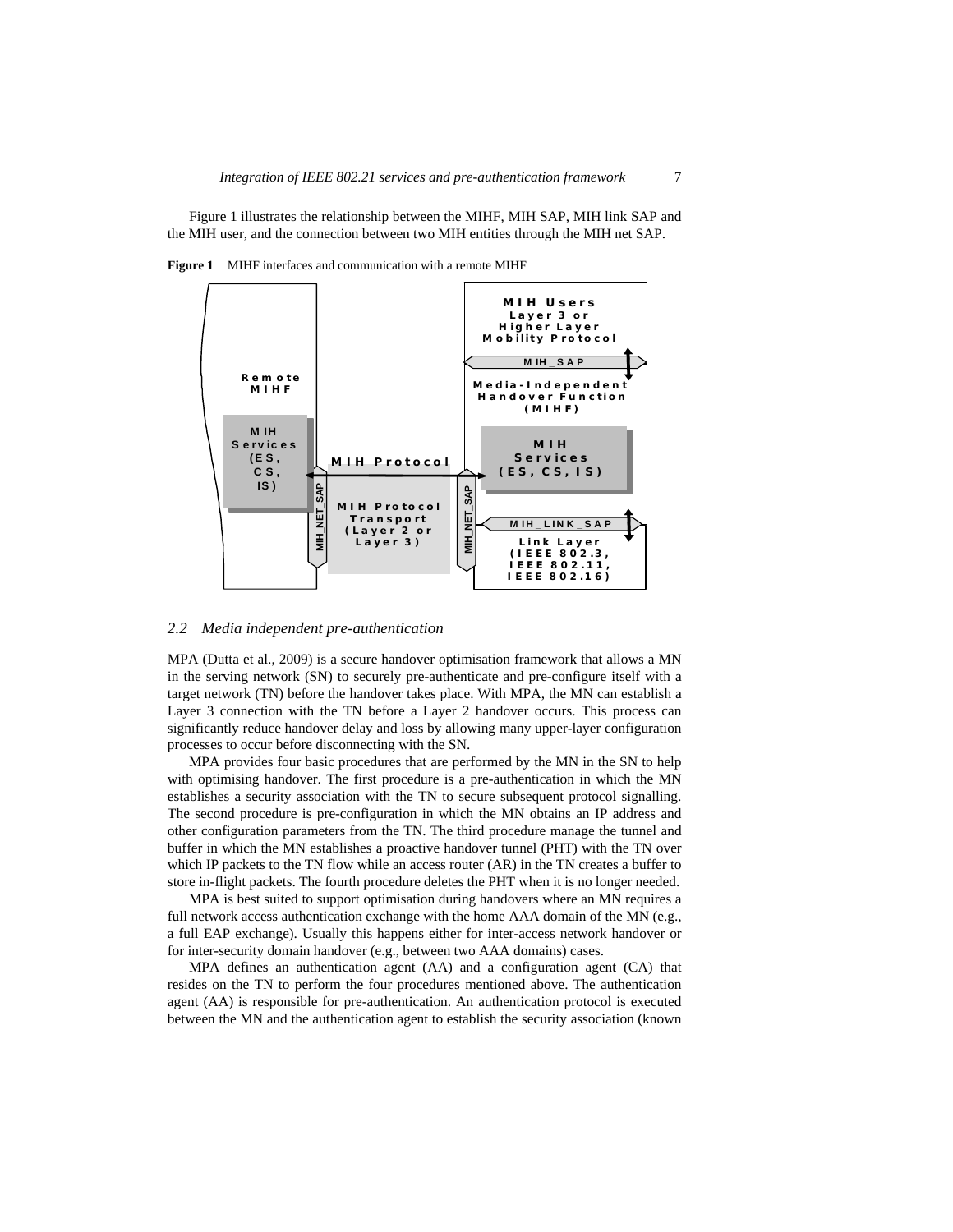as MPA-SA) between the MN and the TN. The authentication protocol derives a key that can be used to mutually authenticate the MN and AA. The CA is responsible for pre-configuration, which involves securely executing a configuration protocol to deliver an IP address and other parameters to the MN. These messages are protected by the key corresponding to the MPA-SA.

In addition, an AR in the TN executes a tunnel management protocol to establish the PHT to the MN and performs buffer management to reduce in-flight packet loss during handover. The signalling messages associated with this tunnel management as well as the IP packets transmitted over the PHT are protected using the key derived from the MPA-SA. A functional implementation of the MPA framework is presented in Dutta et al. (2008) where we used mobility management protocols such as MIPv6 and SIP.

## **3 Implementation**

This section describes the software implementations of the MIHF and MPA in our experimental testbed.

#### *3.1 MIH implementation*

The MIH software implementation includes the MIHF as well as the MIH IS. The software is implemented in Java 1.6 and is thus portable across different operating systems.

The MIHF software components are shown in Figure 2. The MIH software provides the MIH API for the MIH users. The MIH API embodies the MIH\_SAP and supports both local and remote MIH services.

**Figure 2** MIHF software components and its interfaces



The physical network interfaces are managed by the link manager via the MIH LINK API.

The MIH LINK API is implemented by the link providers components and embodies the MIH\_LINK\_SAP. A distinct link provider component is defined for each network interface type. The link providers are considered as the adapters to the network interfaces and can be implemented either inside or outside of network interface drivers. Our current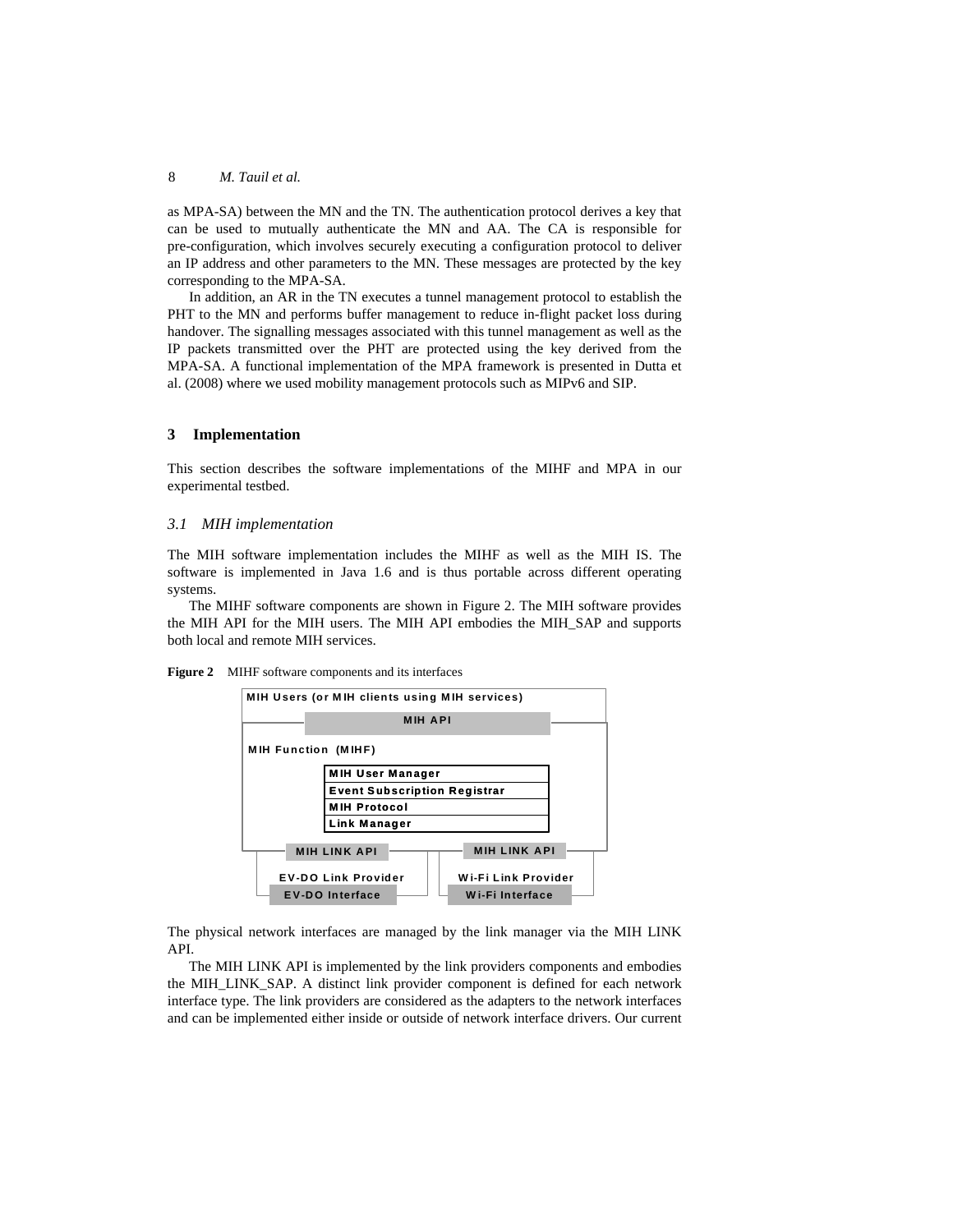link providers are implemented outside of the network interface drivers and support MICS and MIES for IEEE 802.11 and cdma2000 EV-DO interfaces in the Linux environment. The link providers are implemented in Java with Java native interface (JNI) to utilise device specific C calls since most device drivers have C APIs rather than Java APIs.

Our link provider implements Link\_Parameter\_Report event notification, which generates event notifications when the interface crosses configured threshold levels. In order to avoid flooding event notification due to frequently changing signal strength, our link provider implements a function to average the actual signal strength before reporting it to the MIHF. However, this may delay the reaction time on actual threshold crossing.

In the MIHF, the link manager manages the link providers. Communication for remote services is realised by the MIH protocol component. Our current MIH protocol implementation uses UDP as the MIH transport protocol. The Event Subscription Registrar component manages local and remote event subscriptions for the link-layer events monitored by the MIHF. It also aggregates multiple event subscriptions by multiple MIH Users of the same MIHF into a single event subscription and delivers notifications to subscribed MIH Users when event notifications are received.

The MIH user manager component is responsible for determining privileges of the MIH users. It enforces coordination between multiple MIH Users such that only one MIH User is allowed to change the state of a specific network interface at a time. This prevents conflicting state changes to be made by different MIH Users that employ different handover policies at the same time. An example could be a network interface that is turned on by one MIH User and then turned off by another MIH User. The IEEE 802.21 information server (IS) is implemented as an 'MIH user' that responds to MIIS queries through interaction with the MIH protocol component. At initialisation, the IS registers with its local MIHF to receive IS queries carried in MIH Get Information request messages. After the registration, it is ready to respond to queries sent by other MIH users. Our implementation supports IS queries for resource description framework (RDF) data using SPARQL query language (RDF, 2009). The IS uses an Oracle 11g database to query the RDF data.

#### *3.2 MPA implementation*

Figure 3 shows how the MPA engine uses the MIHF and depicts the mapping between MPA functionalities and the protocols of choice in our implementation. Pre-authentication is realised using protocol for carrying authentication for network access (PANA) (Forsberg et al., 2008), a PHT between the MN and the target AR is established using IPSec and IKEv2 (Kaufman, 2005), and buffering is implemented using a UDP-based proprietary protocol. The binding update for the PHT is performed using the MOBIKE protocol since MOBIKE provides an alternate way of providing binding update over a secured tunnel without tearing down the existing security association.

In our MPA framework we use IPsec (Kent and Seo, 2005) IKEv2 and MOBIKE (Eronen, 2006) for managing the PHT mobility.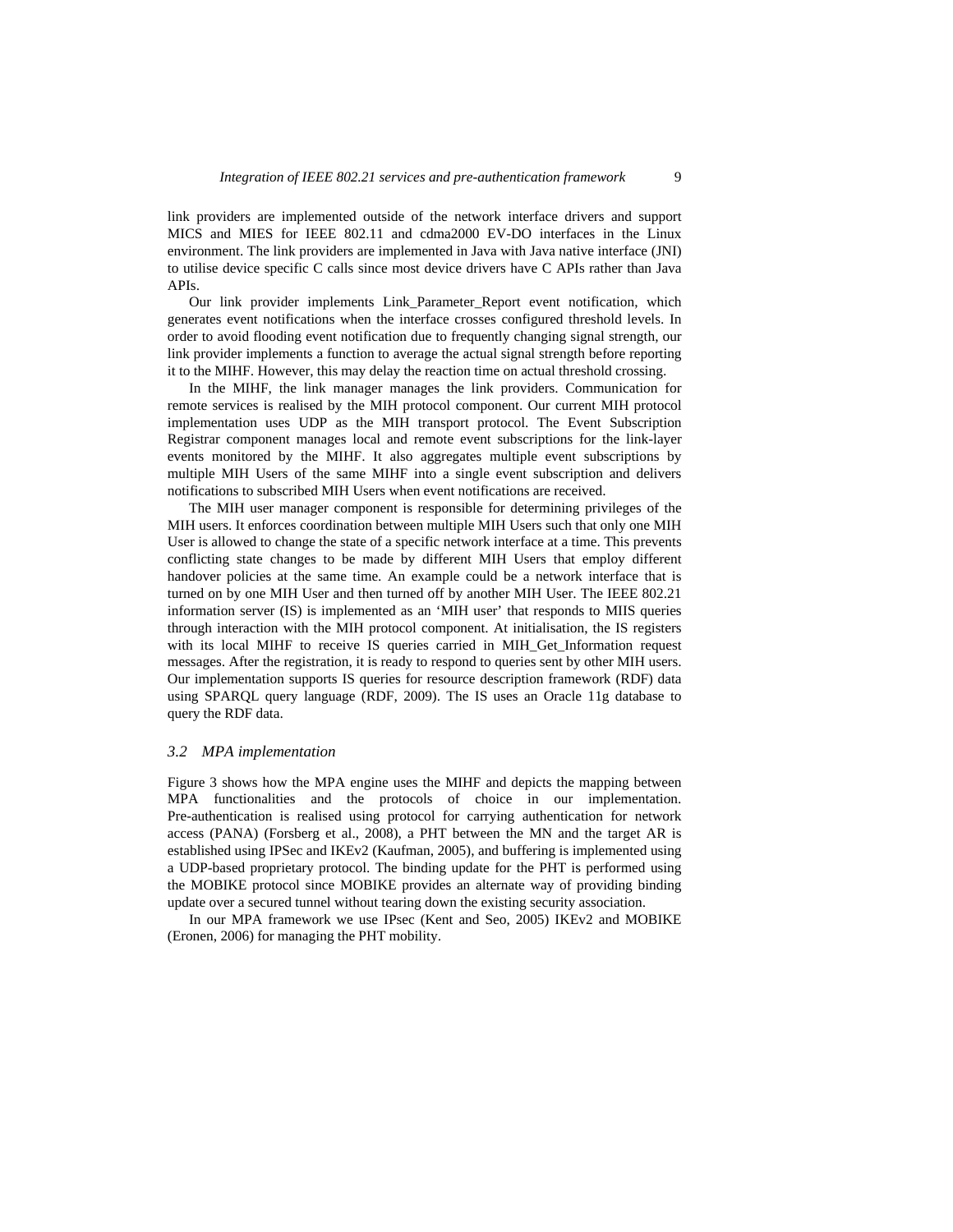



## **4 Testbed integration and scenario**

While the MPA client facilitates the inter-technology proactive handover, the MIH services can provide valuable information to assist in handover preparation and initiation. This section provides detailed information regarding the integration of the MIH and MPA implementation and describes actual handover scenarios from WiFi to EV-DO network using MPA and MOBIKE as the mobility protocol. We describe both mobile initiated and network initiated handovers.

## *4.1 Testbed setup*

Figure 4 depicts the integrated testbed setup. The experimental testbed includes EV-DO and WiFi access networks linked by the internet. The EV-DO service is provided by Verizon Wireless and WiFi networks belong to our enterprise.

The complete testbed consists of the following entities:

- A multi-interface MN. The MN is equipped with WiFi and EV-DO interfaces. The WiFi and EV-DO interfaces have the IP address IP0 and IP1, respectively. The MN runs a MPA client supporting IPsec, IKE, MOBIKE and MIH services. The MPA client uses the MIHF implementation described in Section 3.
- A MPA server is equipped with several modules including an authentication agent (AA), tunnelling agent, CA, and buffering module. It is connected to the internet and the testbed WiFi access point. The AA pre-authenticates the MN. The tunnelling agent handles an IPsec tunnel from the MN as the PHT and performs Layer 3 handover using MOBIKE. Our testbed diverges slightly from the MPA framework (Dutta et al., 2009) in that the tunnelling agent is implemented on a node outside of the TN (i.e., the EV-DO network) not on the AR in the TN because we do not have control of the equipment of the operator's network. As a result, the MPA server acts as a proxy AR to the EV-DO network.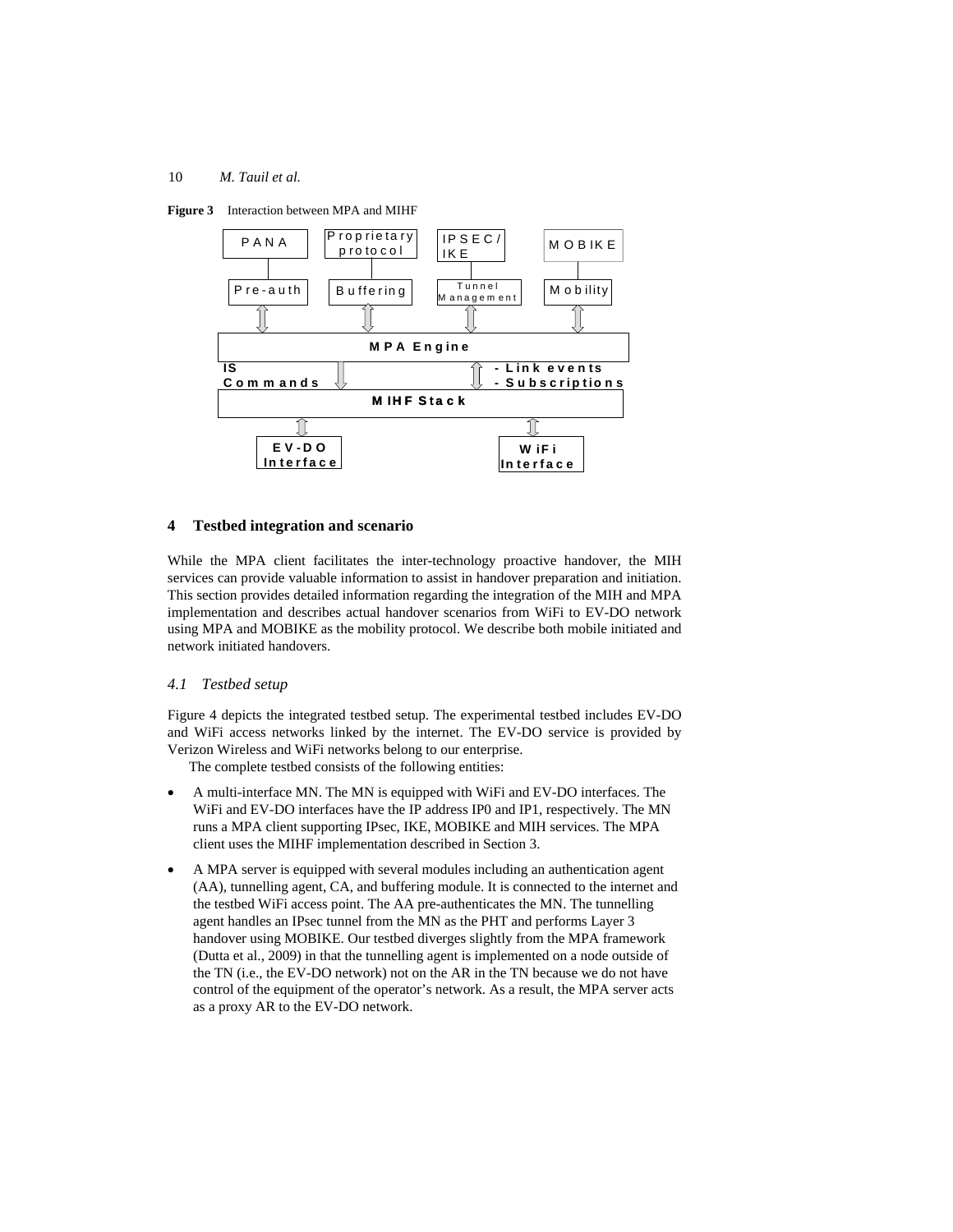

**Figure 4** Testbed network layout (see online version for colours)

- An MIH IS contains the testbed network information regarding WiFi access points and cellular network elements. It can be located in any network. For convenience, we have placed it in the testbed network.
- A correspondent node (CN) is connected to the internet and communicates with the MN via the Skype (Skype, 2009) voice over IP session.

In our mobility scenario, the MN engages in a VoIP session with the CN over the WiFi network (path A) and then performs a handover to the EV-DO network (path B). While the MN is still connected to the WiFi network, the MPA engine uses the MIH services to trigger an authentication and configuration process with the EV-DO network in anticipation of the MN's move. The MPA engine learns of the TN by querying the MIH IS for network information. The MPA engine that triggers the authentication can be either on the MN (for mobile initiated) or on the MPA server (for network initiated handover). Although, our demonstration uses signal strength thresholds to trigger the IS query, many other policies may be implemented.

Since the tunnel agent does not reside inside the cellular operator network, all communication to and from the MN needs to go through the MPA server over the PHT, even after L2 handover, as shown in path B.

The MPA agents use MIH services for the following purposes:

- Identify when to prepare for handover based on signal thresholds of the active interface. This is done by event subscription to 'parameter reports' when the active interface's signal level in the MN crosses different thresholds.
- Identify candidate networks, and their related parameters, to handover to by querying the information service.
- Using the 'MIH\_Link\_Actions', power up to connect and configure the EV-DO interface and set up a PHT once pre-authentication procedure is over.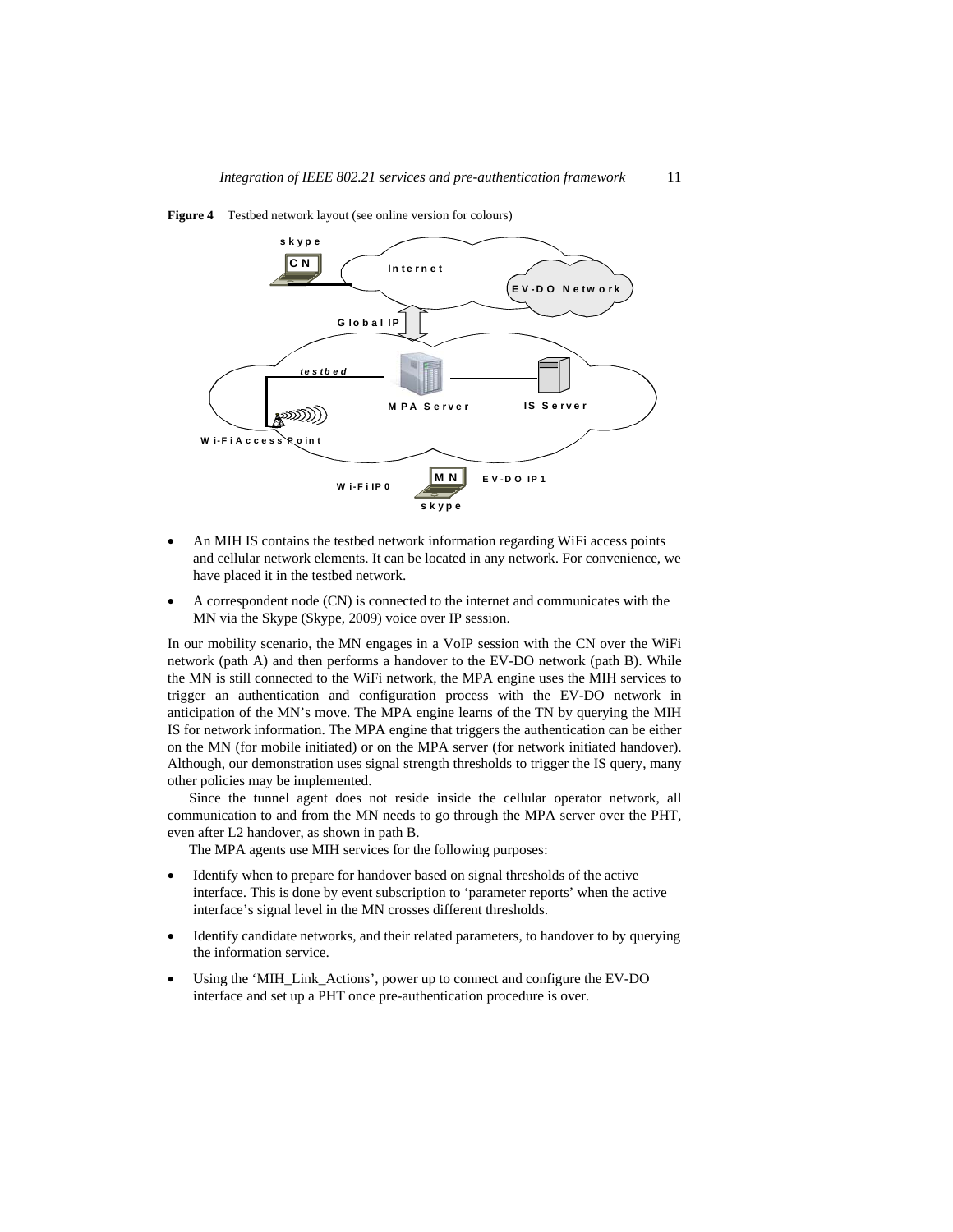- 12 *M. Tauil et al.*
- Using MIH command 'MIH\_Link\_Actions', power down to turn off the old link once handover is complete.
- **Figure 5** Data path via WiFi interface (A) and EV-DO interface (B) (see online version for colours)



## *4.2 Mobile initiated handover*

Figure 6 shows the sequence diagram for a mobile-initiated handover from the WiFi network to the EV-DO network.

The MN is initially connected to the WiFi network. We describe the following steps in sequence.

- 1 *Subscribe request:* The MPA client first subscribes to the MIH\_Link\_Parameter\_Report event, which provides link parameter reports when the WiFi signal strength crosses certain values.
- 2 *Configure threshold request*: The MPA client uses a MIH\_Link\_Configure\_Threshold command to establish a set of three WiFi signal strength levels that will trigger notifications. Once a threshold level is crossed, the MIHF will propagate the appropriate notification to the MPA client.
- 3 *Link parameter report:* When the MPA client receives the first event notification reporting that the WiFi signal strength has crossed below the first threshold, the MPA client prepares for a potential handover, queries the MIH IS (Steps 4 to 5) for available neighbouring networks via the MN's current SN. The IS then sends a response with the information that the cellular network is available (Steps 6 to 7).
- 8 *Link parameter report:* When the signal strength weakens further and the second threshold is crossed, the MPA client receives an event notification and starts setting up the cellular connection.
- 9 *Link up request:* The MPA client brings the EV-DO interface up and establishes an EV-DO connection using a MIH\_Link\_Actions command. It is important to note that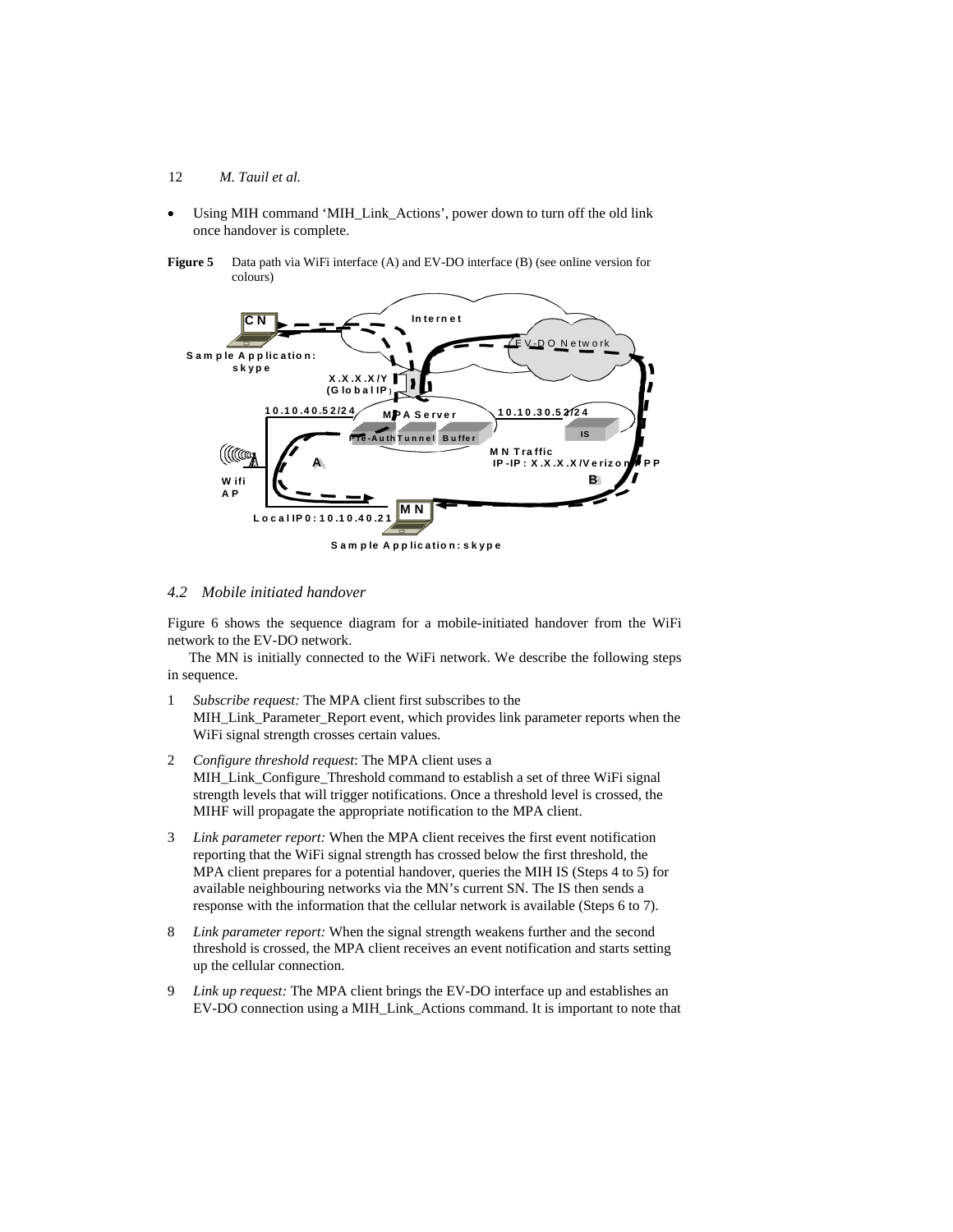this step can be performed after Step 10 if the IP address to be assigned to the EV-DO interface can be obtained in Step 10, however, this optimisation will require the EV-DO network to support MPA.

- 10 *MPA proactive handover*: The MPA client starts pre-authentication and pre-configuration through the serving WiFi interface.
- 11 *Link parameter report*: When the MPA client receives the third link parameter Report event notification, indicating crossing the third lowest threshold value, the MPA client completes the handover operation via MOBIKE address update (12).
- 13 *Link power down request*: The MPA client then uses a MIH\_Link\_Actions command to bring down the WiFi interface to conserve the battery power.



**Figure 6** Mobile-initiated handover (WiFi to EV-DO)

## *4.3 Network initiated handover*

Figure 7 shows a sequence diagram for a network-initiated handover from the WiFi network to the EV-DO network. In addition to the entities depicted in Figure 4, a new entity called the serving point of service (PoS) in the WiFi network is used to realise a network-initiated handover.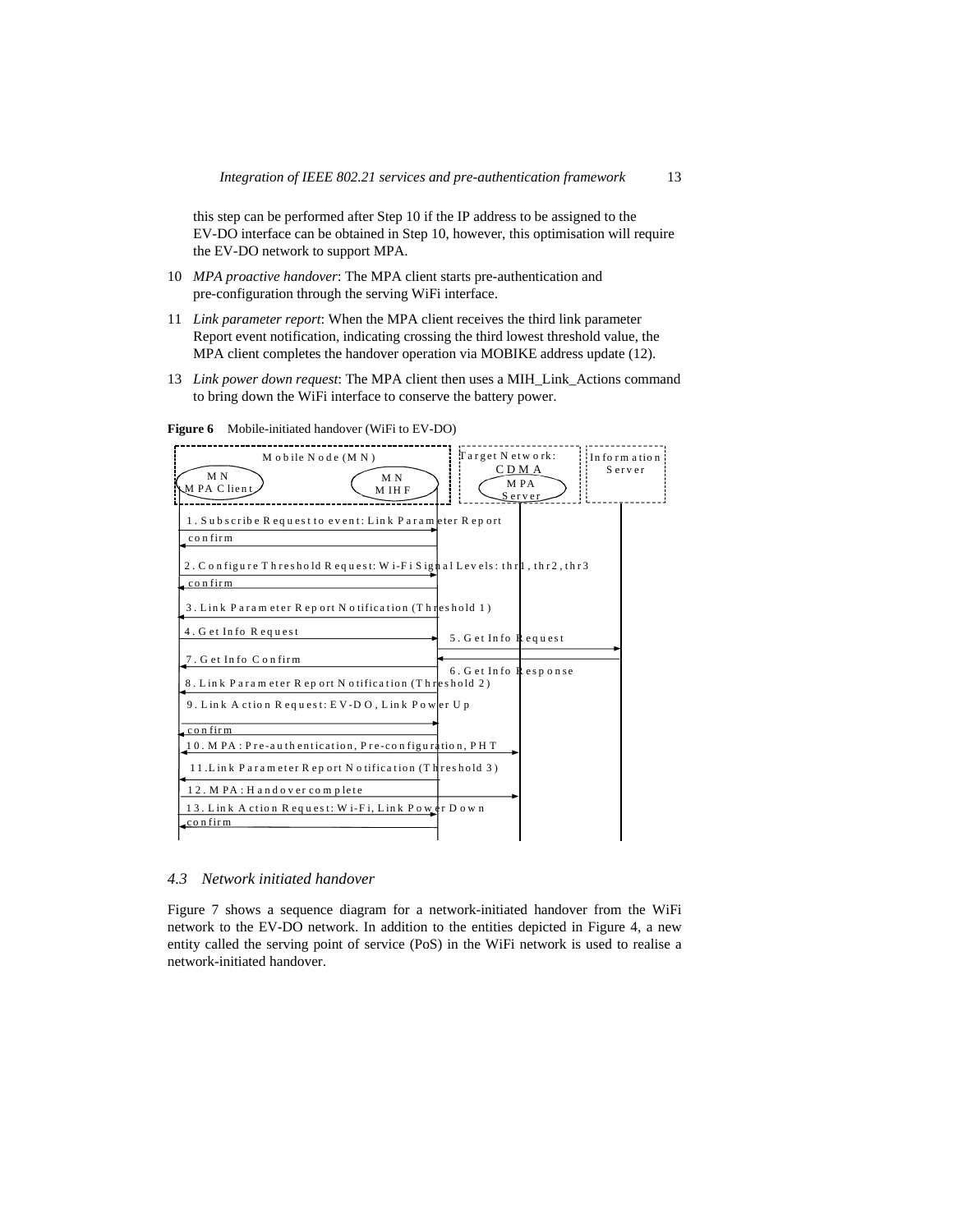



- 1 *Subscribe request:* The serving PoS subscribes to the MN to get a MIH\_Link\_Parameter\_Report event notification, which will provide link parameter reports when the WiFi signal strength crosses a given value.
- 2 *Configure threshold request*: The serving PoS uses a MIH\_Link\_Configure\_Threshold command to configure the WiFi signal strength level that will trigger event notifications. Once a threshold level is crossed, the MIHF in the MN will propagate the appropriate notification to the PoS using the MIH protocol to provide remote event services.
- 3 *Link parameter report:* When the serving PoS receives the event notification reporting that the WiFi signal strength has crossed the specified threshold, the serving PoS queries the MIH IS as part of Step 4 for available neighbouring networks. The IS then reports that the cellular network is available.
- 5 *Net HO candidate query request:* The serving PoS sends a MIH\_Net\_HO\_Candidate\_Query request message to the mobile indicating the available candidate networks for handover. The candidate networks are selected based on the information obtained from the IS in Step 4.
- 6 *Link up request:* The MPA client verifies the availability of the cellular network as indicated in the MIH\_Net\_HO\_Candidate\_Query request message by bringing the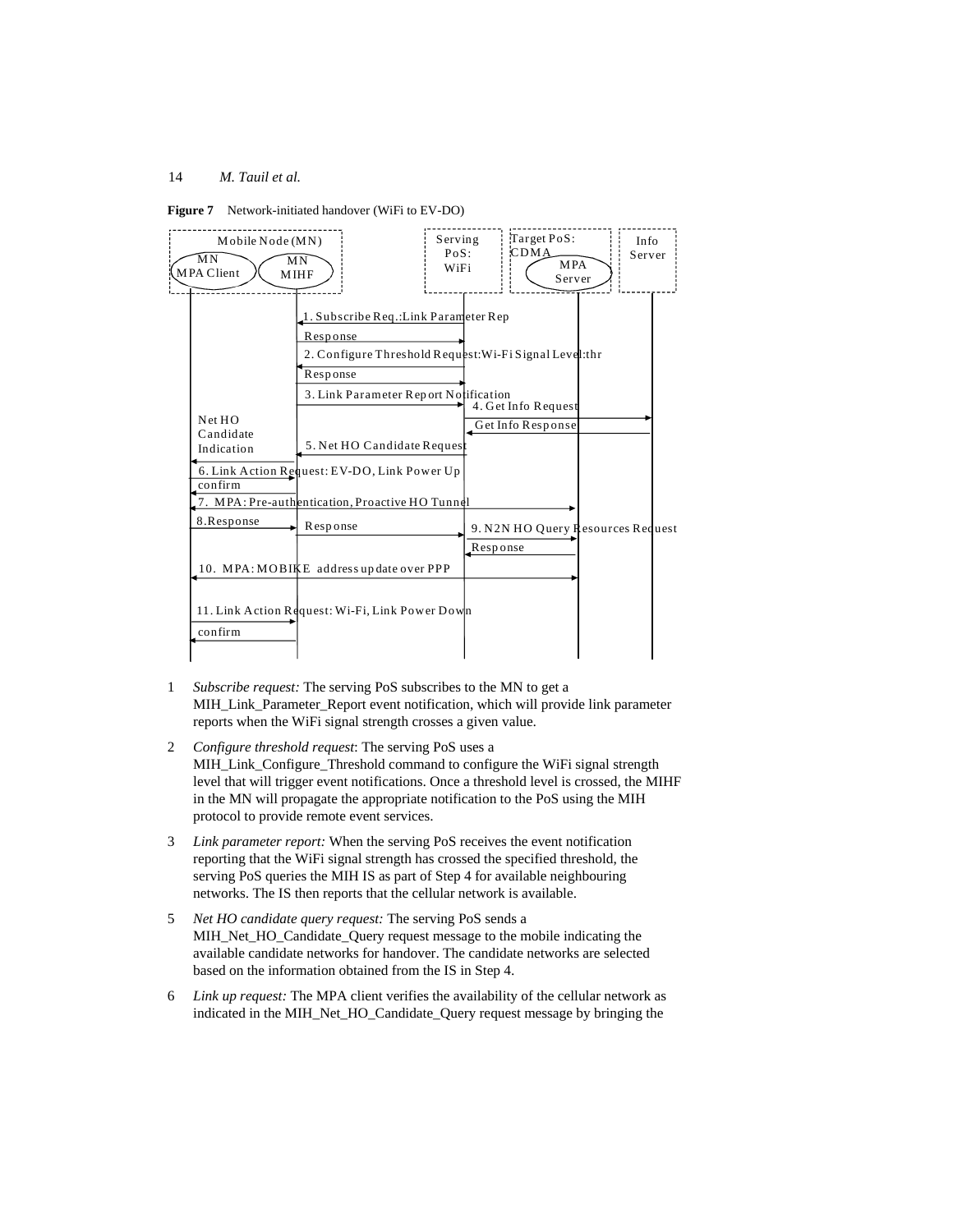EV-DO interface up and establishes an EV-DO connection using an MIH\_Link\_Actions command.

- *7 MPA pre-authentication:* Once the target PoS is selected and authentication server is known, the MN contacts the MPA server and starts pre-authentication, and sets up the proactive tunnel through the serving WiFi PoS.
- 8 *Net HO candidate query response:* Once the EV-DO connection is established, the MPA client responds with an MIH\_Net\_HO\_Candidate\_Query response message, indicating the EV-DO network as the candidate network.
- 9 *N2N HO query resource request/response:* The serving PoS (WiFi) sends the target PoS (CDMA) a network to network (N2N)\_HO\_Query\_Resource request message, to verify that the target PoS has resources before committing the handover. Once the serving PoS get a positive response, it can commit to the handover. While MIH provides a command to indicate handover commitment (i.e., MIH\_Net\_HO\_Commit), we use the MPA proactive handover as the indication of the handover commitment.
- 10 *MPA proactive handover:* The MPA client completes the handover operation by MOBIKE address update.
- 11 *Link power down request:* The MPA client then uses a MIH\_Link\_Actions command to bring down the WiFi interface and conserve the MN battery power.

## **5 Experimental results**

In this section, we explore the MIH signalling flow that trigger the MPA operation in the network initiated handover scenario. We will refer to this MIH signalling flow as *MPA trigger*. We also measure execution time of specific components in the IS and in the MIHF stack in order to understand how the total execution time is distributed among the different operations.

It is important that MIH handover preparation (MPA trigger) and MPA pre-authentication procedures complete before the mobile starts a Layer 2 handover to the TN. The handover preparation time does not directly affect the handover performance and user experience. However, the amount of time the mobile needs to prepare for handover depends upon the speed of the mobile (e.g., pedestrian, vehicular), cell size (e.g., pico cell, macro cell) and type of handover (e.g., single interface, multiple interface). Generally, it is important to reduce the handover preparation time to make the system more resilient to sudden changes in the network characteristics.

This handover preparation time in our experimental scenarios includes the following operational components:

- 1 propagation of the link events from the link layer to the MIH user (i.e., signal level threshold crossing)
- 2 querying the IS database
- 3 MIHF internal operations
- 4 MPA Layer 3 handover.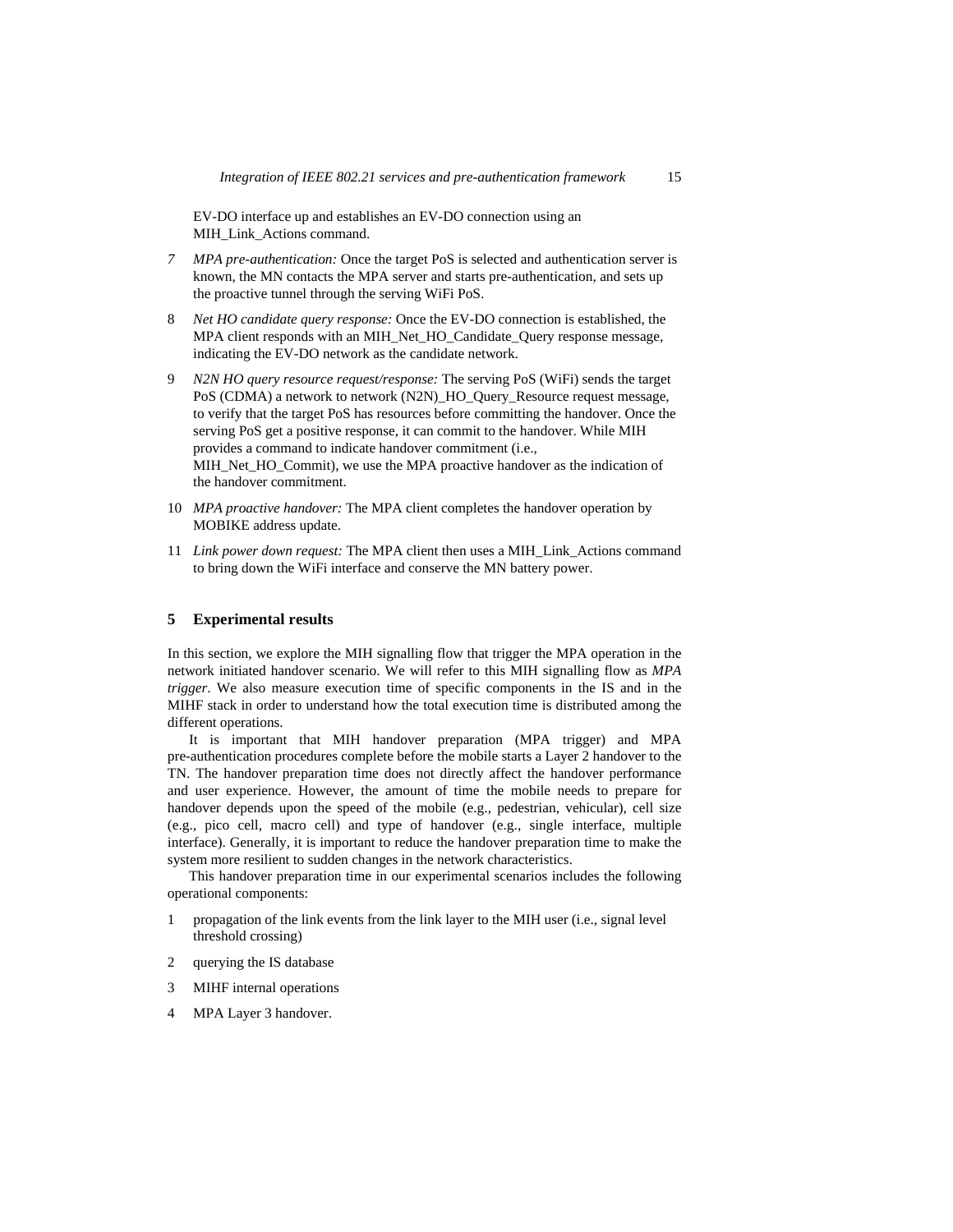The time delays for execution of the operations (2) (3) and (4) were measured, while timing operation (1) will be done in future work.

While we measured delay in the network initiated handover scenario described in Figure 7, some of our measurements apply to other scenarios as well, such as IS transaction processing time and message composition and parsing time.

## *5.1 Information service transaction delay*

We measured different operations in the IS that compose the transaction associated with a request. This sequence starts receiving a *get information request* message containing an IS query and finishes by sending the corresponding response. Table 1 shows five values measured for each operation and their average. The same IS query was used in the samples below.

Table 1 Processing time in the information server (ms)

| Measurement #                            |               | 3 | $\overline{4}$ | Average |
|------------------------------------------|---------------|---|----------------|---------|
| Get info request parsing                 | 3             | 4 | 4              | 3.8     |
| Pass indication from MIHF to MIH user    | 10            |   | 3              | 3.8     |
| Query processing                         | 29            |   | 25             | 14      |
| Get info response composition            | $\mathcal{P}$ | 4 | 3              | 2.8     |
| Get info response sending                |               |   |                | 2.2     |
| Total time processing in the info server |               |   |                | 26.6    |

From the measurements above, we can see that most of the variation in execution time takes place during query processing in the Oracle database. The average IS transaction execution time is 26.6 ms with lower bound of 13 ms and upper bound of 53 ms.

## *5.2 MIHF implementation performance: MIH message composition and parsing delay*

Depending on the MIH message type, the time for message composition and parsing might vary. This depends on the number of TLVs included in each message and the TLV type, which dictates the complexity of its composition and parsing. The average, minimum and maximum of five measurements are presented in Tables 2 and 3, respectively.

**Table 2** MIH message composition time

| Measurement point | Message type                     | Execution time* |  |  |
|-------------------|----------------------------------|-----------------|--|--|
| MN                | Link parameter report indication | 1.6, 0, 2       |  |  |
| Serving PoS       | Register response                | 4.4, 3, 8       |  |  |
| Serving PoS       | Subscribe request                | 4.8, 3, 11      |  |  |
| Serving PoS       | Get info request                 | 6.2, 5, 2       |  |  |
| Serving PoS       | Net HO candidate request         | 25.4, 10, 51    |  |  |
| Info server       | Get info response                | 2.8, 2, 3       |  |  |

Notes: \*Values are in the order of: average, min, max

\*\*Since the resolution of our measurement is 1ms, 0ms means less than 1ms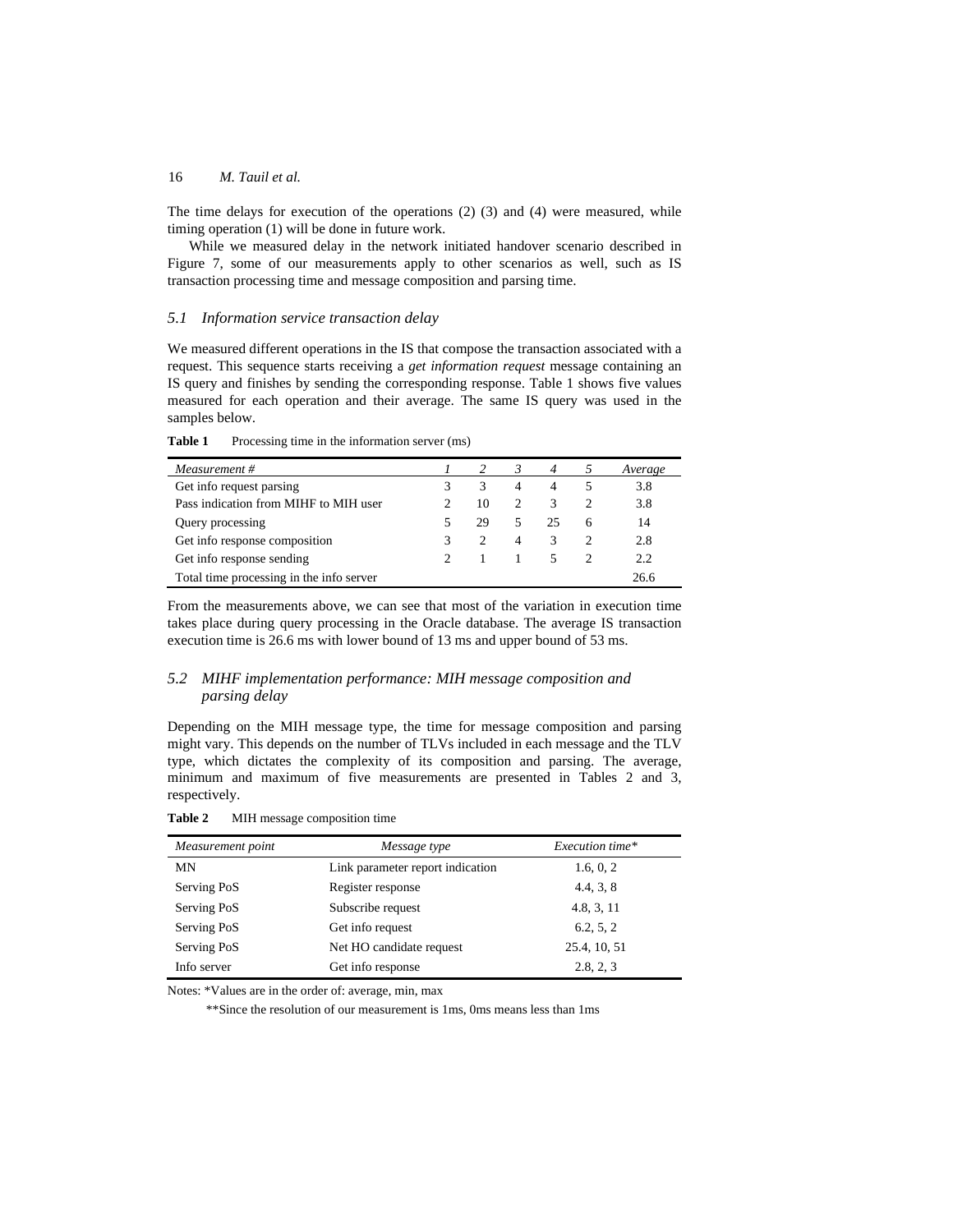| Measurement point | Message type                     | Execution time* |
|-------------------|----------------------------------|-----------------|
| MN                | NET HO candidate query request   | 12.6, 6, 19     |
| Serving PoS       | Subscribe response               | 12, 7, 17       |
| Serving PoS       | Configure threshold response     | 40.2, 10, 54    |
| Serving PoS       | Link parameter report indication | 21.2, 14, 50    |
| Serving PoS       | Get info response                | 11.4, 8, 17     |
| Info server       | Get info request                 | 3.8, 3, 5       |

**Table 3** MIH message parsing time (ms)

Note: \*Values are in the order of: average, min, max

## *5.3 MIH performance to trigger MPA procedure in the network initiated handover scenario*

We measured the time it took to perform all the MIH operations in our network initiated handover scenario that occurred starting with the initial handover trigger (i.e., crossing signal strength threshold in the MN and creation of the *link parameter report indication*) until triggering the MPA handover operation. Table 4 shows the average execution time of five measurements for each of the specified operations, with the corresponding lower and upper bounds.

| Measurement point | Operation description*                                            | Execution time**  |
|-------------------|-------------------------------------------------------------------|-------------------|
| <b>MN</b>         | Compose and transmit link parameter report<br>indication (3)      | 10.4, 10, 11      |
| Serving PoS       | Receive parse and process link parameter report<br>indication (3) | 28.8, 20, 53      |
| Serving PoS       | Compose and transmit get info request (4)                         | 14.4, 11, 22      |
| Info Server       | Receive parse and process get info request (4)                    | $21.6, 10, 44***$ |
| Info Server       | Compose and send get info response (4)                            | 5, 3, 9           |
| Serving PoS       | Receive parse and process get info response (4)                   | 20, 10, 28        |
| Serving PoS       | Compose and send net HO candidate request (5)                     | 31.2, 11, 56      |
| MN                | Receive and process net HO candidate request (5)                  | 15.2, 8, 22       |
|                   | Total                                                             | 146.6 ms          |

**Table 4** MIH operation performance before MPA triggering

Notes: \*arrow number in Figure 7

\*\*Values are in the order of: average, min, max

\*\*\*Parse get info request: 3.8ms. Pass get info indication from MIHF to the IS MIH user: 3.8ms. Process IS query in the IS: 14ms

In order to calculate the total MIH MPA triggering operation, we need to add the following network propagation delays:

- MN serving PoS round trip propagation delay (MN-PoS-RTT).
- Serving PoS IS round trip propagation delay (PoS-IS-RTT).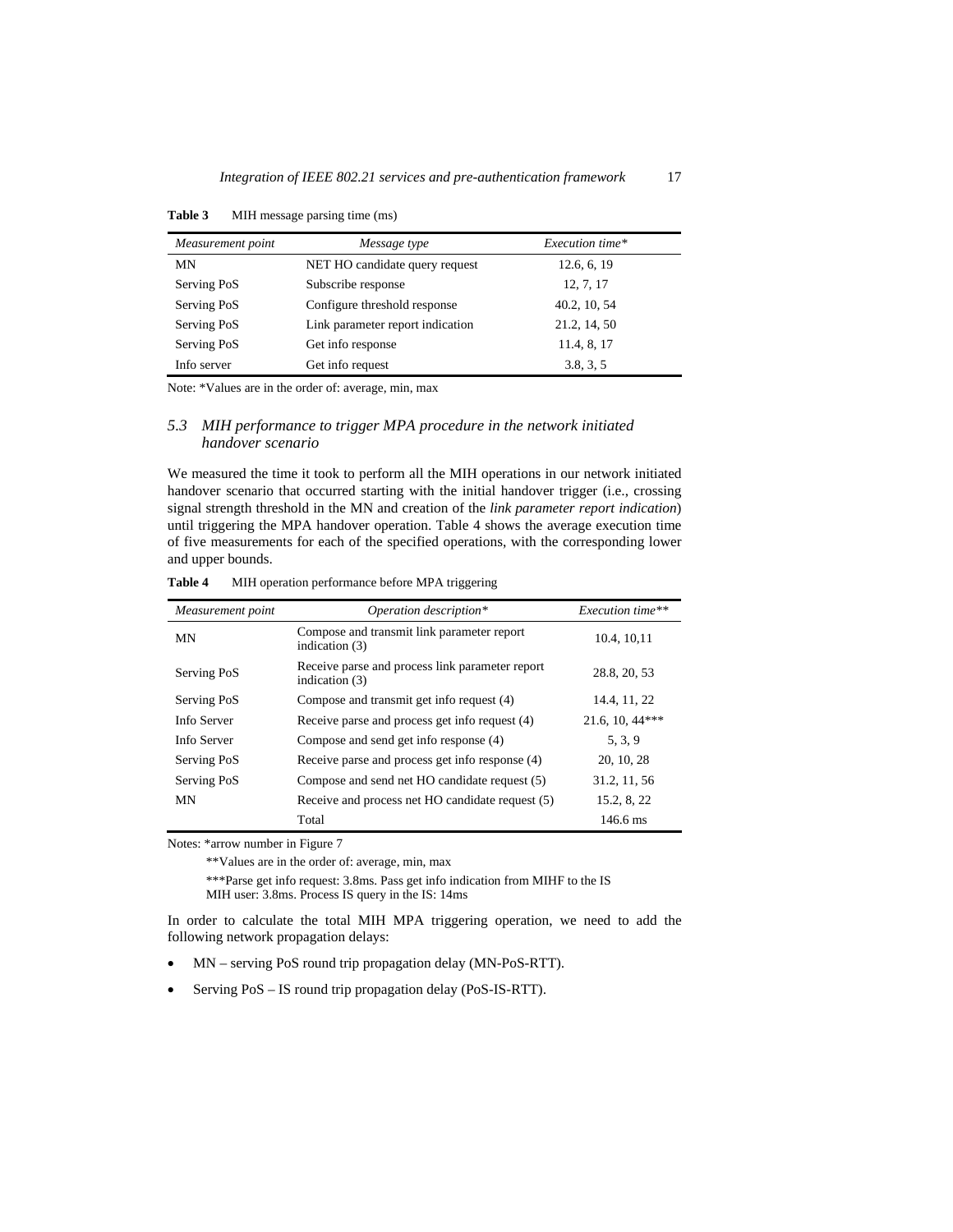In our testbed, we can estimate these delays using round trip ping, which are 1.5 ms for MN-PoS-RTT and 0.3 ms for PoS-IS-RTT, bringing the MIH operation time to trigger MPA to 148.4 ms in the testbed environment.

These round trip propagation delays can be adjusted for a real network environment to estimate a realistic network performance. Since the MN and its serving PoS are relatively close to each other, we estimate their round trip propagation delay, MN-PoS-RTT as 5 ms. We estimate the serving PoS-IS round trip propagation delay, PoS-IS-RTT as 30 ms. In a realistic network the time it would take for MIH to trigger the MPA pre-authentication and handover would be approximately  $= 146.6$  ms  $+ 5$  ms (MN-PoS- $RTT$ ) + 30 ms (PoS-IS-RRT) = 181.6 ms. This time does not include the propagation of the link event from the link layer to the MIHF, which we have not measured.

#### *5.4 MPA related delays*

MPA related delays are attributed to several factors such as delays due to pre-authentication, setting up PHTs and sending the binding update for data redirection. In our testbed, we have measured delays for these components. As shown in Figure 7, pre-authentication and proactive tunnel setup took place before the PPP link was setup. Alternatively, these two operations could take place in parallel with PPP configuration operations that may take up to two to five seconds. Our measurement shows that preauthentication operation took about 2,175 ms. This time delay consists of several factors, such as four round trip signalling associated with extensible authentication protocol – generalised pre shared key (EAP-GPSK), generation of keys at the authentication server and message processing delays at the end hosts. PHT setup time was measured to be 4,730 ms that includes the time for IKE handshake to set up IPSec tunnel in encapsulating security payload (ESP) (Kent, 2005) mode, and initial MOBIKE exchange. These two operations take place over the WiFi interface in the previous network. Final step in the MPA operation is binding update and it is performed using MOBIKE address update mechanism. It took around 400 ms to complete the round trip MOBIKE signalling over a PPP link.

## *5.5 Lessons learned from the experiment*

An estimation of the MIH handover preparation before triggering MPA in a realistic network is less than 200 ms, which is less than 10% of the time MPA pre-authentication would take. This seems to be a satisfactory time to allow proper triggering time of the MPA operation and handover procedure.

Our measurements of the IS transaction delay and MIHF performance can be used in the future to improve performance of the MIH operations, such as improving query execution time and message parsing time and estimate the MIH signalling execution time for different scenarios.

#### **6 Implementation challenges**

A major challenge in trying to reduce the handover preparation time when the TN is the EV-DO network is the lengthy process of setting up a PPP connection that may take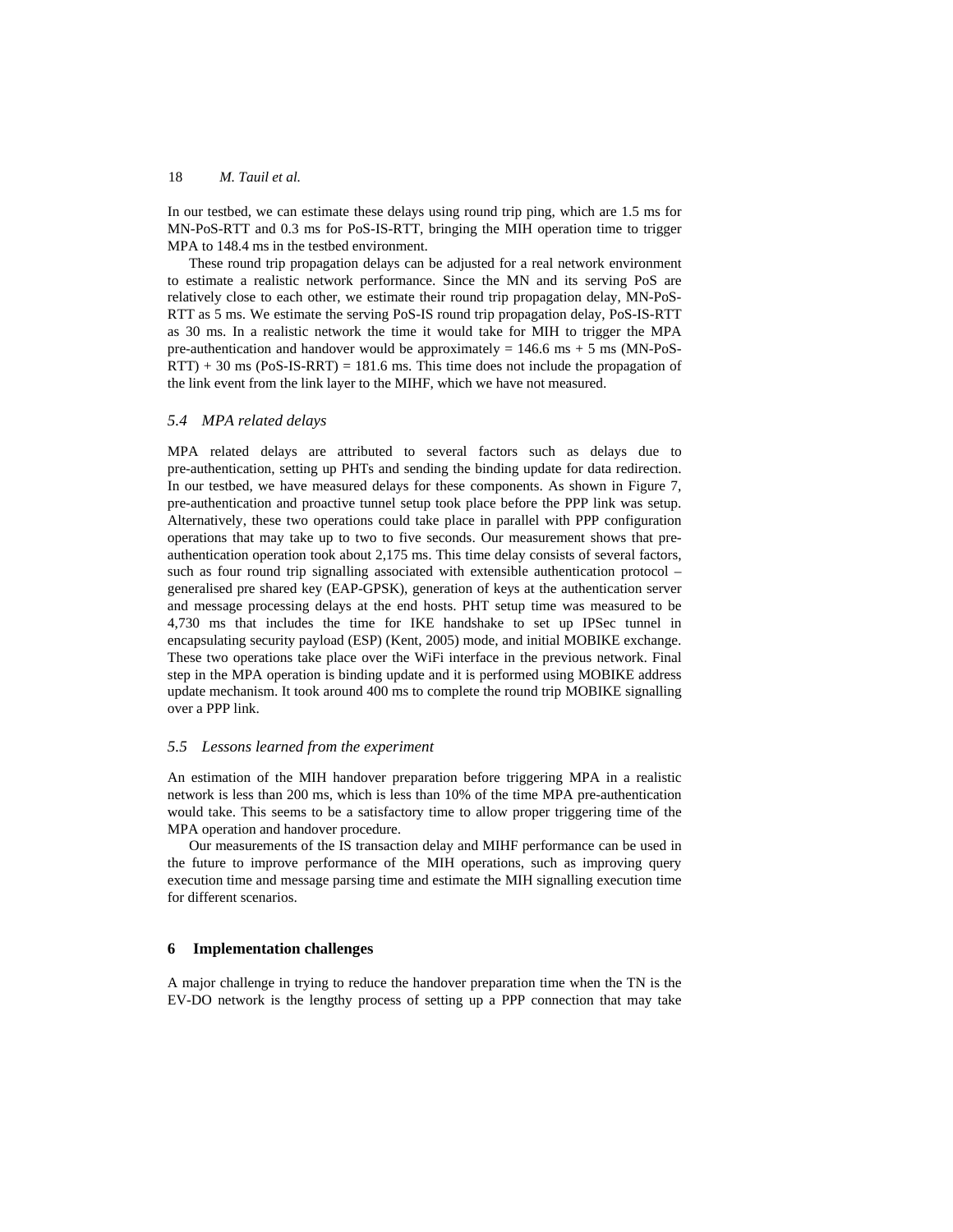between two to five seconds. Therefore, reducing PPP connection delay is desirable to obtain handover optimisation.

In order to support platform independent porting of the MIHF, we decided to use Java for our implementation. While Java has some advantages for portability, it suffers from performance challenges especially for communication with device drivers. Compiling the Java code into native code may address this issue (Kazi et al., 1999).

The device drivers we investigated do not natively support the link events defined in the IEEE 802.21 specification. The WiFi device driver we used does not expose an interface for triggering MIH link events required by the scenarios. The link provider implementation periodically polls the device status to create the corresponding trigger. For example, the WiFi link provider implementation obtains the signal strength periodically every 100 ms. Then, based on the Link\_Configure\_Thresholds information, it determines if a Link\_Parameter\_Report event should be sent to the MIHF. If a short polling period is used, the link provider will consume system resources. On the other hand, if a long polling period is applied, the link provider reaction to triggering a link event will be slow. This issue can be resolved with hardware implementation of the IEEE 802.21 MIH\_LINK\_SAP*.* 

Similarly, since the EV-DO device driver we used does not have a primitive that supports Link\_Parameter\_Report event notification, we could not realise the handover scenario that we describe in this paper in the other direction (EVDO to WiFi).As described in Section 4, due to the limitation of not having control of the equipment of the operator's network, the MPA server in our experiment is located outside of the TN acting as a proxy AR. This increases handover latency because one roundtrip exchange is needed between the MN and MPA server after switching to the TN, and there are multiple network layer hops between the two nodes. If the MPA server were implemented on the target AR, this one round trip exchange would have been performed between the MN and target AR that are within the same subnet.

While we populated our MIH IS based on knowledge of the networks in our experiment, the method of gathering the information and populating the database and ability of the MIH entities to securely locate these databases are beyond the scope of the standard. Dutta et al. (2006) explain different ways of populating an IS.

## **7 Conclusions and future work**

In order to make the IEEE 802.21 standard deployable, it is important to gain some insights into how different functional elements can interact with each other in providing seamless communication over a heterogeneous access networks. It is also helpful to learn how choice of different implementation environment such as operating system, programming language and drivers may affect the overall system performance. The implementation of the MIHF and the MIH link SAP for two different link layer technologies as well as the MPA MIH users were instrumental to understand the standard implementation challenges, and identify future research issues to be worked on. Lessons learned from this testbed implementation such as expected handover preparation time can be useful to many of the service providers who plan to integrate IEEE 802.21 technologies with their existing mobility management environment.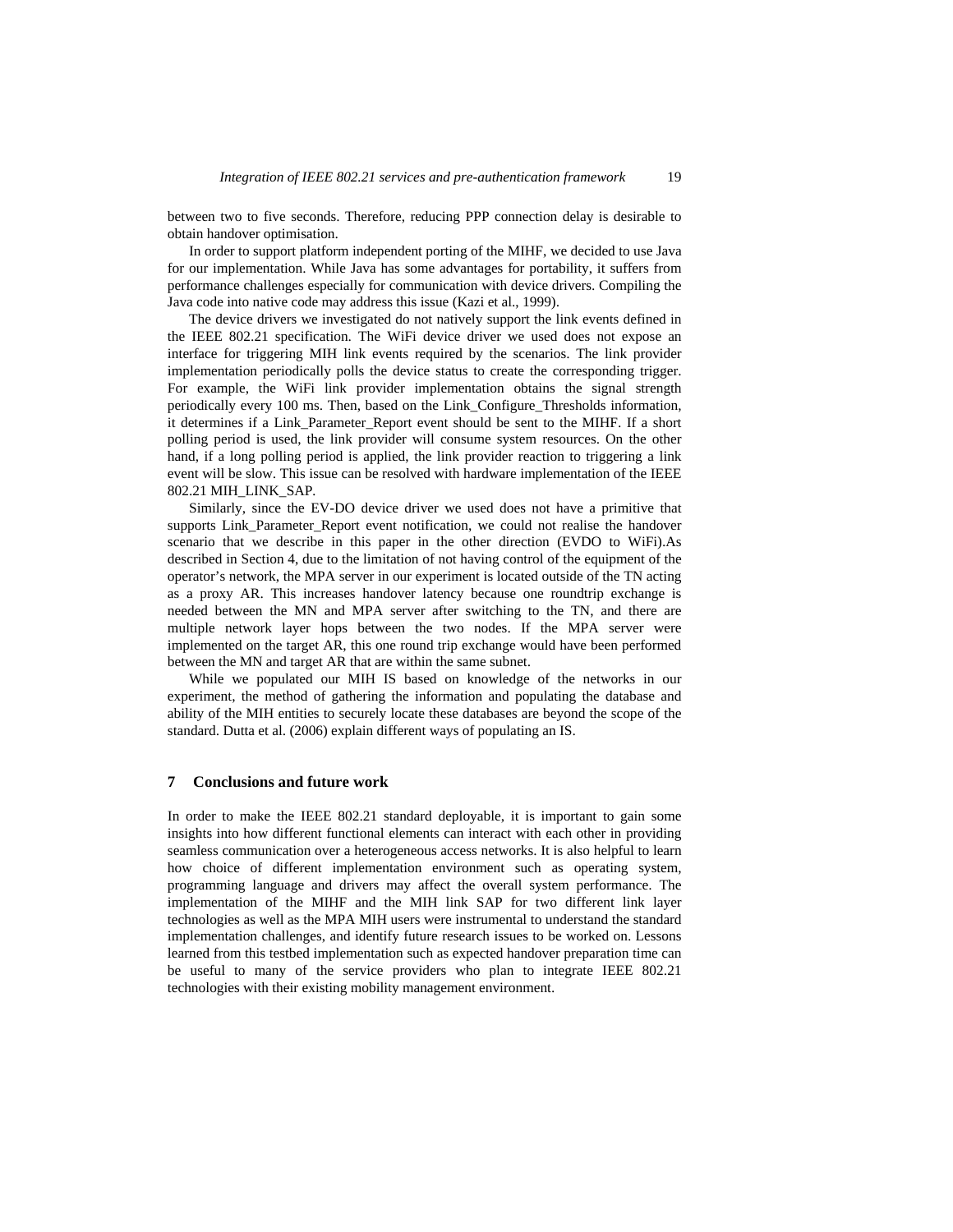The integration of MPA and MIH described in this paper is based on using MPA as an MIH User. A future direction is further integration of MPA and MIH based on moving some of the functionalities of MPA into the MIHF. Since both MPA and MIH are mediaindependent, it is a natural step to integrate the two in a single function by extending IEEE 802.21 to support pre-authentication. Not only MOBIKE but also any other mobility protocol can benefit from such an extension to reduce network access authentication latency. IEEE 802.21a, a project under 802.21 working group, is defining extensions to IEEE 802.21 to support pre-authentication and secure the MIH protocol. These extensions will solve the issue with the proxy AR described in Section 6 and protect MIH services from a number of security threats.

Another future direction is for each link-layer technology standard to define link-layer primitives that are mapped to MIH\_LINK\_SAP primitives so that MIH Users can make use of all MIH\_LINK\_SAP primitives via MIH\_SAP primitives regardless of underlying technologies and hence make MIH a true 'media-independent' layer.

#### **Acknowledgements**

The authors would like to acknowledge Dr. Toshikazu Kodama for useful feedback during the course of this work.

#### **References**

- Buburuzan, T., May, G., Melia, T., Modeker, J. and Wetterwald M. (2007) 'Integration of broadcast technologies with heterogeneous networks – an IEEE 802.21 centric approach', in *Consumer Electronics, ICCE 2007*.
- CDMA development Group (2009) '3G CDMA200 1xEV-DO technologies', online accessed, 11 June, available from World Wide Web, <HYPERLINK'http://www.cdg.org/technology/3g\_1xEV-DO.asp'http://www.cdg.org/technology/3g\_1xEV-DO.asp>.
	-
- Dutta, A. (Ed.), Fajardo, V., Ohba, Y., Taniuchi, K. and Schulzrinne, H. (2009) 'A framework of media-independent pre-authentication (MPA) for inter-domain handover optimization', online accessed, 11 June, available from World Wide Web, <http://tools.ietf.org/html/draft-irtfmobopts-mpa-framework-05>.
- Dutta, A., Das, S., Famolari, D., Ohba, Y., Taniuchi, K., Kodama, T. and Schulzrinne, H. (2005) 'Seamless handoff across heterogeneous networks – an 802.21 centric approach', *IEEE WPMC 2005*.
- Dutta, A., Famolari, D., Das, S., Ohba, Y., Fajardo, V., Taniuchi, K., Lopez, R. and Schulzrinne, H. (2008) 'Media independent pre-authentication supporting secure inter-domain handover optimization', *Wireless Communication, IEEE*, April, Vol. 15, No 2, pp55–64.
- Dutta, A., Madhani, S., Zhang, T., Ohba, Y., Kenichi, T. and Schulzrinne, H. (2006) 'Network discovery mechanism for fast-handoff', *IEEE Broadnets*, San Jose.
- Eronen, P. (Ed.). (2006) *IKEv2 Mobility and Multihoming Protocol (MOBIKE)*, RFC 4555, June.
- Forsberg, D., Ohba, Y., (Ed.), Patil, B., Tschofenig, Yegin, A., et al. (2008) *Protocol for Carrying Authentication for Network Access (PANA)*, RFC 5191, May.
- Gundavelli, S. (Ed.), Leung, K., Devarapalli, V., Choudhury, K. and Patil, B. (2008) *Proxy Mobile IPv6*, RFC 5213, August.
- IEEE 802.21 (2008) 'IEEE P802.21 Std-2008', *IEEE Standard for Local and Metropolitan Area Networks- Part 21: Media Independent Handover Services*.